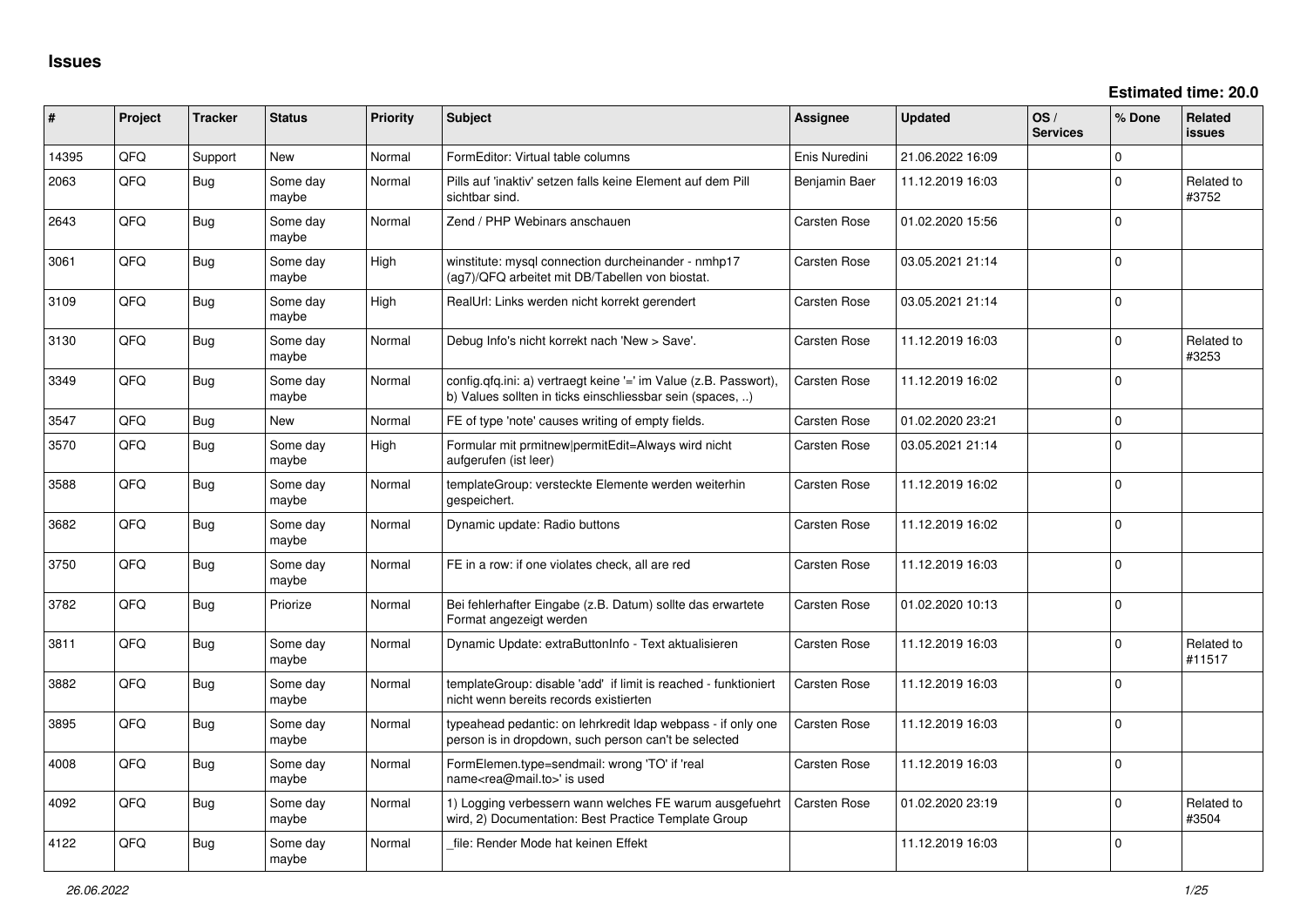| #    | Project | <b>Tracker</b> | <b>Status</b>     | <b>Priority</b> | Subject                                                                                                                                                  | <b>Assignee</b>     | <b>Updated</b>   | OS/<br><b>Services</b> | % Done      | Related<br>issues                              |
|------|---------|----------------|-------------------|-----------------|----------------------------------------------------------------------------------------------------------------------------------------------------------|---------------------|------------------|------------------------|-------------|------------------------------------------------|
| 4138 | QFQ     | Bug            | Some day<br>maybe | Normal          | _style fehlt                                                                                                                                             |                     | 11.12.2019 16:03 |                        | $\Omega$    |                                                |
| 4279 | QFQ     | Bug            | Some day<br>maybe | High            | config.linkVars lost                                                                                                                                     | <b>Carsten Rose</b> | 03.05.2021 21:14 |                        | $\Omega$    |                                                |
| 4293 | QFQ     | <b>Bug</b>     | Some day<br>maybe | Normal          | Download broken if token 'd:' is missing - but no error<br>message                                                                                       | Carsten Rose        | 11.12.2019 16:03 |                        | $\Omega$    | Related to<br>#7514                            |
| 4328 | QFQ     | Bug            | Some day<br>maybe | Normal          | Error Message: Show FE name/number on problems in FE                                                                                                     | Carsten Rose        | 01.02.2020 23:20 |                        | $\Omega$    |                                                |
| 4398 | QFQ     | <b>Bug</b>     | Some day<br>maybe | Normal          | Typeahead: mouse click in a prefilled input opens a single<br>item dropdown with the current value - click on it seems to<br>set the value, not the key. | Benjamin Baer       | 01.02.2020 23:20 |                        | $\Omega$    | Related to<br>#4457                            |
| 4441 | QFQ     | Bug            | Some day<br>maybe | Normal          | \$_SERVER Vars sollten nur aus dem Store genommen<br>werden - Code entsprechend anpassen.                                                                |                     | 11.12.2019 16:02 |                        | $\Omega$    |                                                |
| 4454 | QFQ     | <b>Bug</b>     | Some day<br>maybe | Normal          | Required Elements: multiple elements in a row - whole row<br>marked if only one input is empty.                                                          | Benjamin Baer       | 01.02.2020 23:20 |                        | $\Omega$    |                                                |
| 4457 | QFQ     | Bug            | Priorize          | Normal          | typeahead: pressing return to select an item, saves the form<br>and closes the form.                                                                     | Benjamin Baer       | 03.01.2022 08:01 |                        | $\Omega$    | Related to<br>#4398                            |
| 4528 | QFQ     | Bug            | Some day<br>maybe | Normal          | extraButtonLock mit SQLAhead Bug                                                                                                                         | <b>Carsten Rose</b> | 01.02.2020 23:19 |                        | $\Omega$    |                                                |
| 4546 | QFQ     | Bug            | Some day<br>maybe | Normal          | NH: SIP storage is destroyed                                                                                                                             |                     | 01.02.2020 23:20 |                        | $\mathbf 0$ |                                                |
| 4549 | QFQ     | Bug            | Some day<br>maybe | Normal          | TemplateGroups: FE.type SELECT loose selected value after<br>save                                                                                        | <b>Carsten Rose</b> | 01.02.2020 23:20 |                        | U           | Related to<br>#4548,<br>Related to<br>#4771    |
| 4583 | QFQ     | Bug            | Some day<br>maybe | Normal          | Dynamic Update bei TypeAhead Feldern                                                                                                                     | <b>Carsten Rose</b> | 01.02.2020 23:19 |                        | 0           |                                                |
| 4651 | QFQ     | <b>Bug</b>     | Some day<br>maybe | Normal          | "Loading document" Modal wird angezeigt bei uzhcd type=2<br>Ansicht                                                                                      | Carsten Rose        | 01.02.2020 23:20 |                        | $\Omega$    |                                                |
| 4659 | QFQ     | Bug            | Some day<br>maybe | Normal          | infoButtonExtra                                                                                                                                          | Carsten Rose        | 01.02.2020 23:20 |                        | $\Omega$    |                                                |
| 4756 | QFQ     | Bug            | <b>New</b>        | Normal          | Form dirty even nothing changes                                                                                                                          | Carsten Rose        | 11.12.2019 16:16 |                        | 0           |                                                |
| 4771 | QFQ     | <b>Bug</b>     | Some day<br>maybe | Normal          | qfq: select-down-values empty after save (edit-form for<br>program administrators)                                                                       | Carsten Rose        | 01.02.2020 23:20 |                        | $\Omega$    | Related to<br>#4549, Has<br>duplicate<br>#4282 |
| 5021 | QFQ     | <b>Bug</b>     | Some day<br>maybe | Normal          | FE.typ=extra - during save displays error 'datum2' already<br>filled in STORE SIP - the value is stored nevertheless                                     | <b>Carsten Rose</b> | 01.02.2020 23:19 |                        | $\Omega$    | Related to<br>#3875                            |
| 5221 | QFQ     | Bug            | New               | High            | Download Dialog: Bleibt stehen in FF wenn Datei<br>automatisch gespeichert wird.                                                                         | Carsten Rose        | 03.05.2021 21:14 |                        | $\mathbf 0$ |                                                |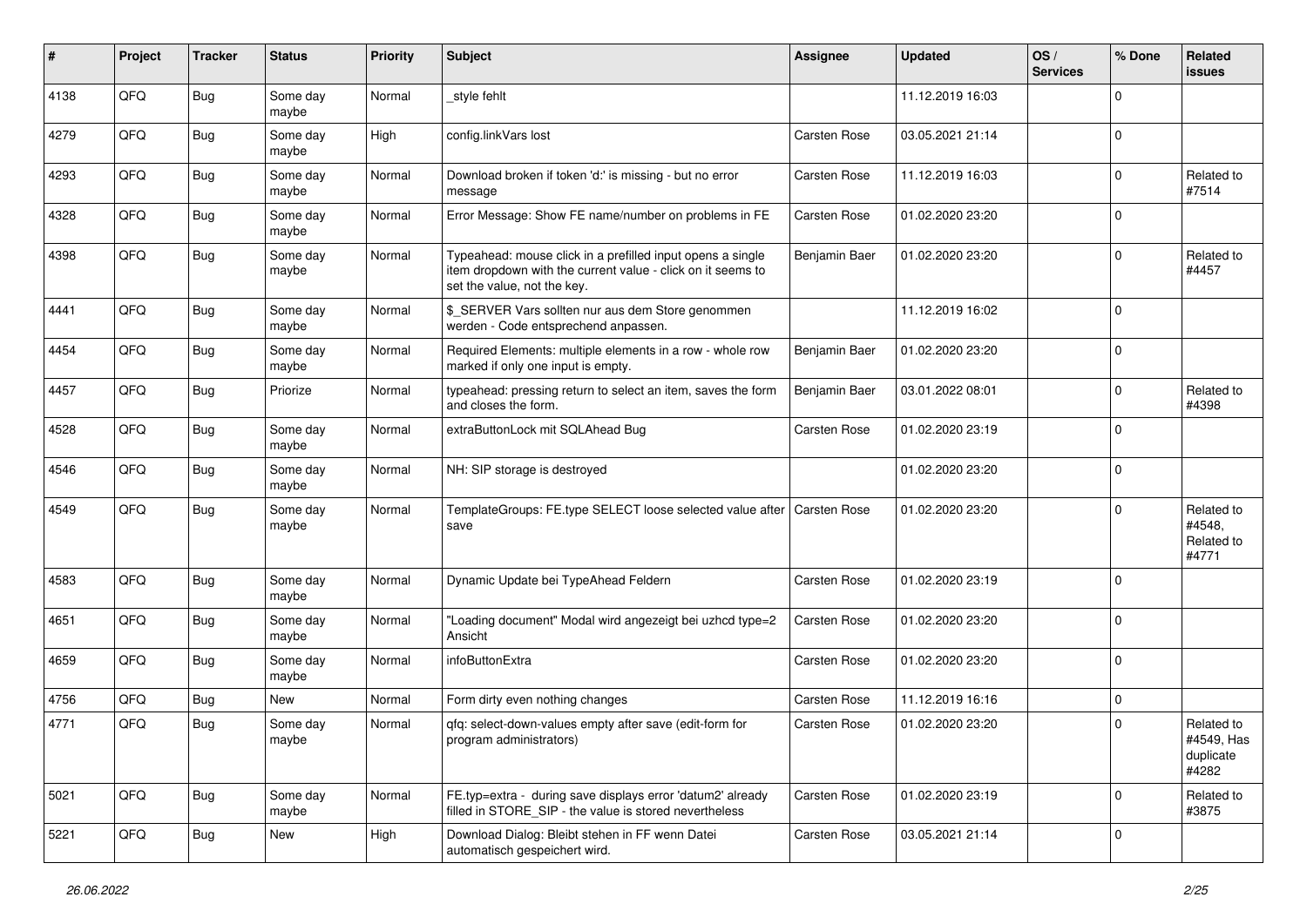| #    | <b>Project</b> | <b>Tracker</b> | <b>Status</b>     | <b>Priority</b> | <b>Subject</b>                                                                                                   | Assignee            | <b>Updated</b>   | OS/<br><b>Services</b> | % Done         | Related<br>issues                           |
|------|----------------|----------------|-------------------|-----------------|------------------------------------------------------------------------------------------------------------------|---------------------|------------------|------------------------|----------------|---------------------------------------------|
| 5305 | QFQ            | <b>Bug</b>     | New               | Normal          | Upload FormElement: nicht disabled by readonly Form                                                              | Carsten Rose        | 16.06.2021 13:43 |                        | $\mathbf 0$    | Related to<br>#9347,<br>Related to<br>#9834 |
| 5459 | QFQ            | Bug            | <b>New</b>        | High            | Multi DB: spread system tables between 'QFQ' and 'Data'-DB                                                       | <b>Carsten Rose</b> | 03.05.2021 21:14 |                        | $\Omega$       | Related to<br>#4720                         |
| 5557 | QFQ            | Bug            | Some day<br>maybe | Normal          | Form load: STORE RECORD filled, but should be empty                                                              | Carsten Rose        | 01.02.2020 23:19 |                        | $\Omega$       |                                             |
| 5559 | QFQ            | Bug            | <b>New</b>        | Normal          | FE.type = Upload: 'accept' might contain variables                                                               | Carsten Rose        | 11.05.2020 21:23 |                        | $\mathbf{0}$   |                                             |
| 5576 | QFQ            | Bug            | <b>New</b>        | Normal          | Using MySQL 'DROP' requires privilege - wich is not really<br>necessary.                                         | <b>Carsten Rose</b> | 01.02.2020 23:21 |                        | $\Omega$       |                                             |
| 5706 | QFQ            | Bug            | Some day<br>maybe | Normal          | upload: fileDestination needs to be sanatized                                                                    | Carsten Rose        | 01.02.2020 23:19 |                        | $\mathbf{0}$   |                                             |
| 5768 | QFQ            | Bug            | Some day<br>maybe | Normal          | {{pageLanguage:T}}' missing if QFQ is called via api                                                             | Carsten Rose        | 01.02.2020 23:19 |                        | $\Omega$       |                                             |
| 5877 | QFQ            | Bug            | Some day<br>maybe | Normal          | FE.type=note:bsColumn strange behaviour                                                                          |                     | 01.02.2020 23:19 |                        | $\Omega$       |                                             |
| 5991 | QFQ            | Bug            | Some day<br>maybe | Normal          | URLs with ' ' or long parameter are problematic                                                                  | Carsten Rose        | 01.02.2020 23:19 |                        | $\mathbf{0}$   |                                             |
| 6116 | QFQ            | <b>Bug</b>     | Priorize          | High            | value of checkbox not saved                                                                                      | Carsten Rose        | 07.12.2021 17:19 |                        | $\mathbf 0$    |                                             |
| 6140 | QFQ            | <b>Bug</b>     | Priorize          | Normal          | QFQ DnD Sort: Locked fields                                                                                      | Benjamin Baer       | 21.03.2022 09:56 |                        | $\mathbf 0$    |                                             |
| 6462 | QFQ            | <b>Bug</b>     | New               | Normal          | File Upload: Nutzlose Fehlermeldung wenn Datei zu gross                                                          | Carsten Rose        | 01.02.2020 23:21 |                        | $\mathbf 0$    | Related to<br>#6139                         |
| 6483 | QFQ            | <b>Bug</b>     | New               | Normal          | R Store funktioniert nicht bei 'Report Notation' im FE                                                           | <b>Carsten Rose</b> | 01.02.2020 23:21 |                        | $\Omega$       |                                             |
| 6566 | QFQ            | <b>Bug</b>     | Priorize          | Normal          | Link Function 'delete': provided parameter missing on page<br>reload                                             | Benjamin Baer       | 03.01.2022 08:08 |                        | $\Omega$       |                                             |
| 6574 | QFQ            | <b>Bug</b>     | Priorize          | Normal          | qfq.log: Fehlermeldung wurde angezeigt, aber nicht geloggt                                                       | Carsten Rose        | 01.02.2020 10:13 |                        | $\overline{0}$ |                                             |
| 6677 | QFQ            | <b>Bug</b>     | <b>New</b>        | Normal          | Error message FE Action Element: no/wrong FE reference<br>who cause the problem.                                 | Carsten Rose        | 01.02.2020 23:21 |                        | $\Omega$       |                                             |
| 6912 | QFQ            | Bug            | New               | Normal          | error Message Var 'deadline' already set in SIP - in Form<br>with FE.value={{deadline:R:::{{deadlinePeriod:Y}}}} | Carsten Rose        | 01.02.2020 23:21 |                        | $\Omega$       |                                             |
| 7002 | QFQ            | <b>Bug</b>     | <b>New</b>        | Normal          | Dynamic Update: row does not disappear / appear                                                                  | Carsten Rose        | 01.02.2020 23:22 |                        | $\mathbf{0}$   |                                             |
| 7014 | QFQ            | Bug            | New               | Normal          | Sending invalid emails succeeds when<br>debug.redirectAllMailTo is set                                           | Carsten Rose        | 01.02.2020 23:21 |                        | $\Omega$       |                                             |
| 7101 | QFQ            | <b>Bug</b>     | Some day<br>maybe | Normal          | 'form' in SIP and 'report' - breaks                                                                              |                     | 01.02.2020 23:20 |                        | $\Omega$       |                                             |
| 7219 | QFQ            | <b>Bug</b>     | <b>New</b>        | Normal          | typeSheadSql / typeAheadSqlPrefetch: change to curly<br>braces                                                   | Carsten Rose        | 01.02.2020 23:21 |                        | $\Omega$       |                                             |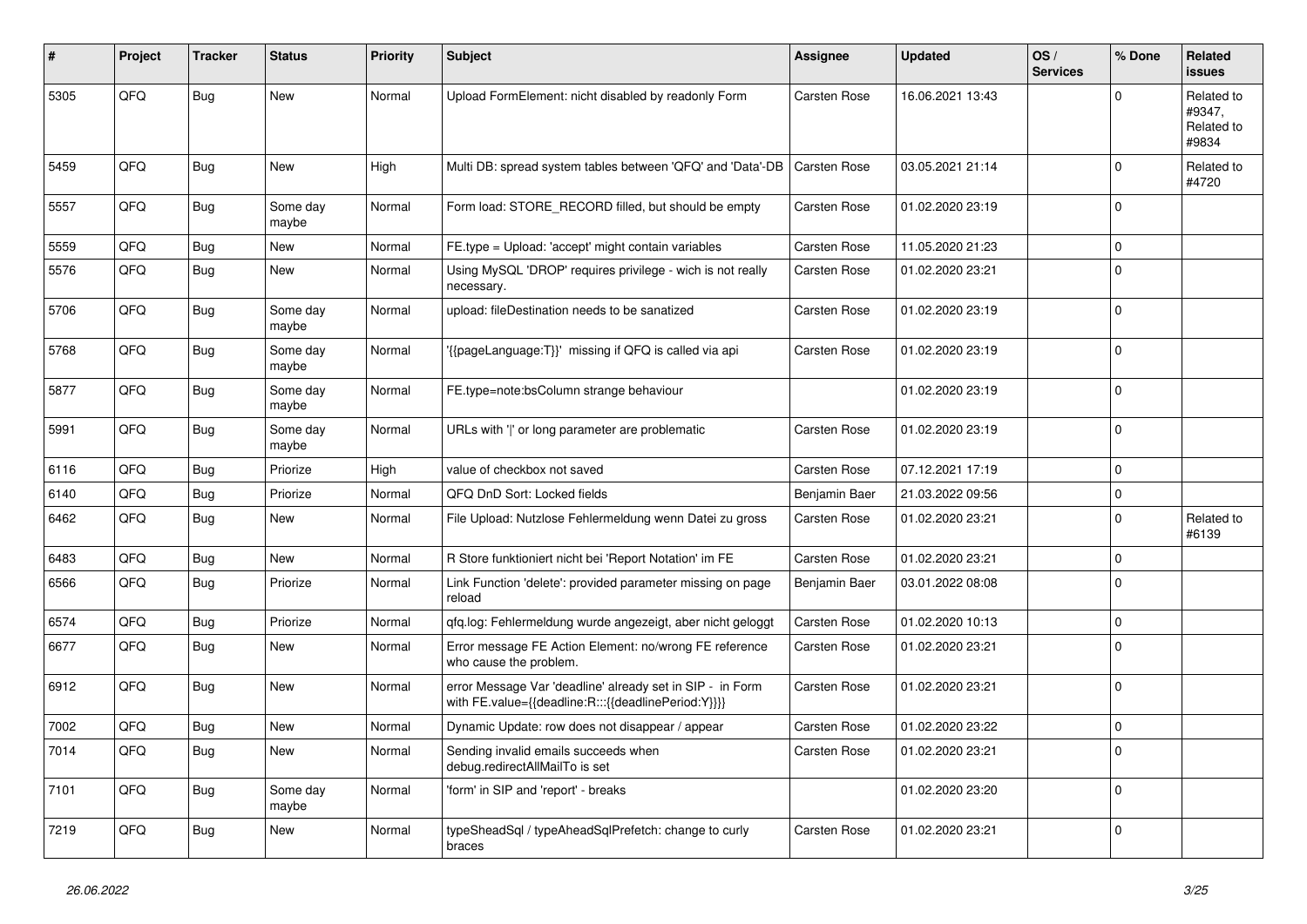| #    | Project | <b>Tracker</b> | <b>Status</b>     | <b>Priority</b> | <b>Subject</b>                                                                                        | <b>Assignee</b>     | <b>Updated</b>   | OS/<br><b>Services</b> | % Done       | Related<br>issues         |
|------|---------|----------------|-------------------|-----------------|-------------------------------------------------------------------------------------------------------|---------------------|------------------|------------------------|--------------|---------------------------|
| 7261 | QFQ     | Bug            | New               | Normal          | Report pathFilename for user without path, only the filename                                          | Carsten Rose        | 01.02.2020 23:21 |                        | $\mathbf{0}$ |                           |
| 7281 | QFQ     | <b>Bug</b>     | Some day<br>maybe | Normal          | Subrecords: on large screen separator line too short                                                  |                     | 01.02.2020 23:19 |                        | $\mathbf 0$  |                           |
| 7402 | QFQ     | <b>Bug</b>     | Some day<br>maybe | Normal          | thumbnail cache: outdated picture when permission denied<br>and permission resolved.                  |                     | 01.02.2020 23:20 |                        | $\mathbf 0$  |                           |
| 7456 | QFQ     | <b>Bug</b>     | Some day<br>maybe | Low             | Todos in Code: solve or make ticket                                                                   | Carsten Rose        | 16.09.2021 15:10 |                        | $\mathbf 0$  |                           |
| 7512 | QFQ     | Bug            | <b>New</b>        | Normal          | FE: inputType=number >> 'pattern' is not respected                                                    | Carsten Rose        | 01.02.2020 23:22 |                        | $\mathbf 0$  |                           |
| 7513 | QFQ     | <b>Bug</b>     | <b>New</b>        | Normal          | Radios not correct aligned                                                                            | Carsten Rose        | 01.02.2020 23:22 |                        | $\mathbf 0$  |                           |
| 7524 | QFQ     | Bug            | New               | Normal          | QFQ throws a 'General Error' if 'fileadmin/protected/log/' is<br>not writeable                        | Carsten Rose        | 01.02.2020 23:22 |                        | $\Omega$     |                           |
| 7547 | QFQ     | Bug            | <b>New</b>        | Normal          | Error Message in afterSave: wrong parameter column<br>reported                                        | Carsten Rose        | 01.02.2020 23:22 |                        | $\mathbf 0$  |                           |
| 7574 | QFQ     | Bug            | <b>New</b>        | Normal          | Substitute error: form element not reported / dont parse<br>Form.note                                 | Carsten Rose        | 01.02.2020 23:21 |                        | $\mathbf 0$  |                           |
| 7616 | QFQ     | Bug            | Priorize          | Normal          | Selectlist with Enum & Dynamic Update                                                                 | Carsten Rose        | 01.02.2020 10:13 |                        | $\mathbf 0$  |                           |
| 7650 | QFQ     | Bug            | New               | High            | Optional do not show 'required' sign on FormElement                                                   | Carsten Rose        | 03.05.2021 21:14 |                        | $\mathbf 0$  |                           |
| 7656 | QFQ     | Bug            | Priorize          | Normal          | FE with required, 'pattern' and 'extraButtonLock': always<br>complain about missing value             | Carsten Rose        | 01.02.2020 10:13 |                        | $\mathbf 0$  |                           |
| 7685 | QFQ     | <b>Bug</b>     | New               | Normal          | Open FormElement from QFQ error message and save<br>modified record: error about missing {{formId:F}} | Carsten Rose        | 01.02.2020 23:22 |                        | $\mathbf 0$  |                           |
| 7795 | QFQ     | <b>Bug</b>     | <b>New</b>        | Normal          | Readonly Form: Typeahead-Felder                                                                       | Carsten Rose        | 01.02.2020 23:22 |                        | $\mathbf 0$  |                           |
| 7890 | QFQ     | Bug            | <b>New</b>        | Normal          | FormElement 'required': extraButtonInfo not aligned                                                   | Carsten Rose        | 11.06.2021 21:17 |                        | $\mathbf 0$  | Related to<br>#11517      |
| 7899 | QFQ     | <b>Bug</b>     | New               | High            | Fe.type=password / retype / required: always complain about<br>missing value                          | <b>Carsten Rose</b> | 03.05.2021 21:14 |                        | $\mathbf 0$  |                           |
| 8037 | QFQ     | Bug            | Priorize          | Normal          | FE.type=upload (advanced mode): {{slaveld:V}} missing<br>during dynamic update                        | Carsten Rose        | 01.02.2020 10:13 |                        | 0            |                           |
| 8049 | QFQ     | Bug            | New               | Normal          | FE.type=note, column 'value': text moves some pixel to top<br>after save                              | Carsten Rose        | 01.02.2020 23:22 |                        | 0            |                           |
| 8083 | QFQ     | <b>Bug</b>     | <b>New</b>        | High            | FormEditor: primary table list does not respect<br>'indexDb={{indexData:Y}}'                          | Carsten Rose        | 03.05.2021 21:14 |                        | $\mathbf 0$  | Has<br>duplicate<br>#6678 |
| 8106 | QFQ     | <b>Bug</b>     | Some day<br>maybe | Normal          | Dynamic Update: Feld kann nicht auf empty zurückgesetzt<br>werden                                     | Carsten Rose        | 11.12.2019 16:01 |                        | 0            |                           |
| 8316 | QFQ     | Bug            | Feedback          | Normal          | Documentation/Behaviour for Nested Queries and<br>Record-Store confusing                              | Nicola Chiapolini   | 20.11.2019 09:14 |                        | 0            |                           |
| 8431 | QFQ     | Bug            | New               | High            | autocron.php with wrong path                                                                          | Carsten Rose        | 03.05.2021 21:14 |                        | 0            |                           |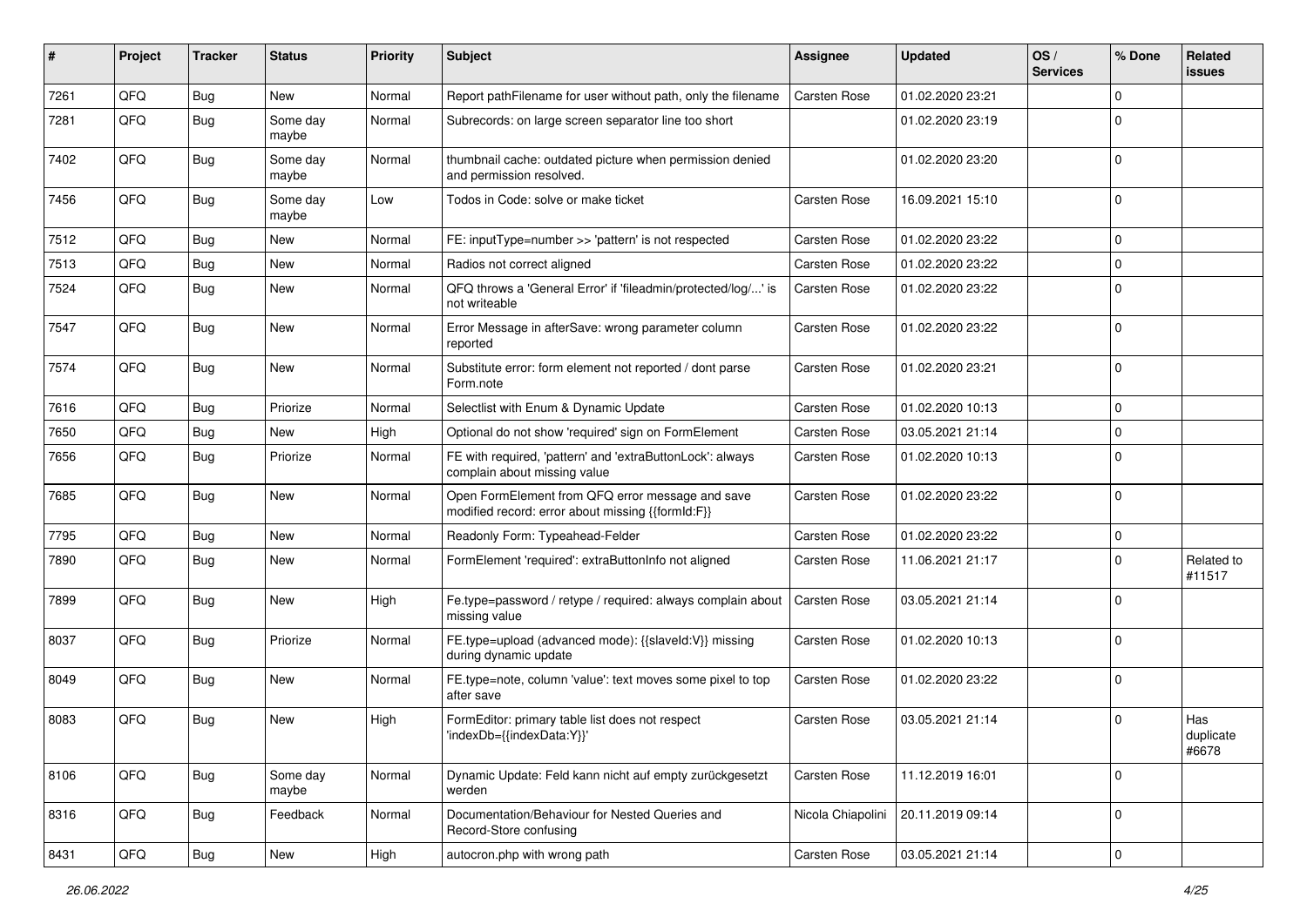| $\vert$ # | Project | <b>Tracker</b> | <b>Status</b>     | <b>Priority</b> | <b>Subject</b>                                                                           | Assignee            | <b>Updated</b>   | OS/<br><b>Services</b> | % Done         | Related<br>issues                            |
|-----------|---------|----------------|-------------------|-----------------|------------------------------------------------------------------------------------------|---------------------|------------------|------------------------|----------------|----------------------------------------------|
| 8668      | QFQ     | <b>Bug</b>     | <b>New</b>        | High            | Pill disabled: dyamic mode 'hidden' not respected - FE is still<br>required              | <b>Carsten Rose</b> | 03.05.2021 21:14 |                        | $\Omega$       |                                              |
| 8891      | QFQ     | <b>Bug</b>     | <b>New</b>        | High            | formSubmitLog: do not log passwords                                                      | Enis Nuredini       | 25.03.2022 09:06 |                        | $\Omega$       |                                              |
| 9013      | QFQ     | <b>Bug</b>     | <b>New</b>        | Normal          | Error in Twig template not handled                                                       | <b>Carsten Rose</b> | 20.10.2021 13:43 |                        | $\overline{0}$ |                                              |
| 9020      | QFQ     | <b>Bug</b>     | Some day<br>maybe | Normal          | radio mit buttonClass und dynamicUpdate lassen sich nicht<br>kombinieren                 |                     | 11.12.2019 16:01 |                        | $\Omega$       |                                              |
| 9024      | QFQ     | <b>Bug</b>     | Some day<br>maybe | Normal          | QFQ Einarbeitung                                                                         |                     | 01.02.2020 15:56 |                        | $\Omega$       |                                              |
| 9077      | QFQ     | <b>Bug</b>     | <b>New</b>        | Normal          | typeAheadSql: report broken SQL                                                          | Carsten Rose        | 01.02.2020 23:22 |                        | $\mathbf 0$    |                                              |
| 9121      | QFQ     | <b>Bug</b>     | Priorize          | High            | sip links have r and __dbIndexData set                                                   | <b>Carsten Rose</b> | 12.06.2021 10:41 |                        | $\Omega$       |                                              |
| 9126      | QFQ     | <b>Bug</b>     | Some day<br>maybe | Normal          | hidden Form elements are present in page source                                          |                     | 02.01.2021 18:41 |                        | $\overline{0}$ |                                              |
| 9127      | QFQ     | <b>Bug</b>     | New               | Normal          | Error Message: change 'roll over' color - text not readable                              | Carsten Rose        | 01.02.2020 23:22 |                        | $\mathbf{0}$   |                                              |
| 9173      | QFQ     | <b>Bug</b>     | Priorize          | Urgent          | Stale Record Lock: Firefox                                                               | Carsten Rose        | 03.05.2021 21:14 |                        | $\Omega$       | Related to<br>#9789                          |
| 9177      | QFQ     | <b>Bug</b>     | <b>New</b>        | Normal          | Bug? QFQ tries to save an action FE, which has real existing Carsten Rose<br>column name |                     | 01.02.2020 23:22 |                        | $\Omega$       |                                              |
| 9281      | QFQ     | <b>Bug</b>     | Some day<br>maybe | Normal          | Allow STRICT_TRANS_TABLES                                                                | Carsten Rose        | 02.01.2021 18:43 |                        | $\mathbf{0}$   |                                              |
| 9317      | QFO     | <b>Bug</b>     | <b>New</b>        | Normal          | FE.type=note: with dynamic show/hidden an empty label<br>causes trouble                  | Carsten Rose        | 01.02.2020 23:22 |                        | $\Omega$       |                                              |
| 9347      | QFQ     | <b>Bug</b>     | <b>New</b>        | High            | FE.type=upload with dynamic show/hidden: required not<br>detected                        | Carsten Rose        | 12.06.2021 10:40 |                        | $\Omega$       | Related to<br>#5305,<br>Related to<br>#12398 |
| 9531      | QFQ     | <b>Bug</b>     | <b>New</b>        | High            | FE File: Dynamic Update / modeSgl / required detected even<br>it not set                 | <b>Carsten Rose</b> | 11.06.2021 20:32 |                        | $\mathbf 0$    | Related to<br>#12398                         |
| 9533      | QFQ     | Bug            | <b>New</b>        | Normal          | FE.type=upload: Check in 'beforeSave' if upload is given                                 | Carsten Rose        | 01.02.2020 23:22 |                        | $\mathbf 0$    | Related to<br>#11523                         |
| 9534      | QFQ     | <b>Bug</b>     | Priorize          | Urgent          | FE.type=upload: 'Unknown Mode: ID"                                                       | Carsten Rose        | 03.05.2021 21:14 |                        | $\mathbf 0$    | Related to<br>#9532                          |
| 9535      | QFQ     | <b>Bug</b>     | Feedback          | Normal          | Report:  AS '_vertical' - column to wide - vertical >> rot45,<br>rot90                   | Benjamin Baer       | 01.02.2020 15:56 |                        | $\mathbf{0}$   |                                              |
| 9669      | QFQ     | <b>Bug</b>     | Some day<br>maybe | Normal          | Checkbox / Template Group: radio/checkbox visible broken<br>after 'add'                  | Carsten Rose        | 16.06.2021 13:47 |                        | $\Omega$       | Related to<br>#8091                          |
| 9773      | QFQ     | <b>Bug</b>     | <b>New</b>        | Normal          | form.parameter.formModeGlobal=requiredOff                                                | <b>Carsten Rose</b> | 01.02.2020 15:56 |                        | $\overline{0}$ |                                              |
| 9783      | QFQ     | Bug            | <b>New</b>        | Normal          | Email with special characters                                                            | <b>Carsten Rose</b> | 01.02.2020 23:22 |                        | $\mathbf 0$    |                                              |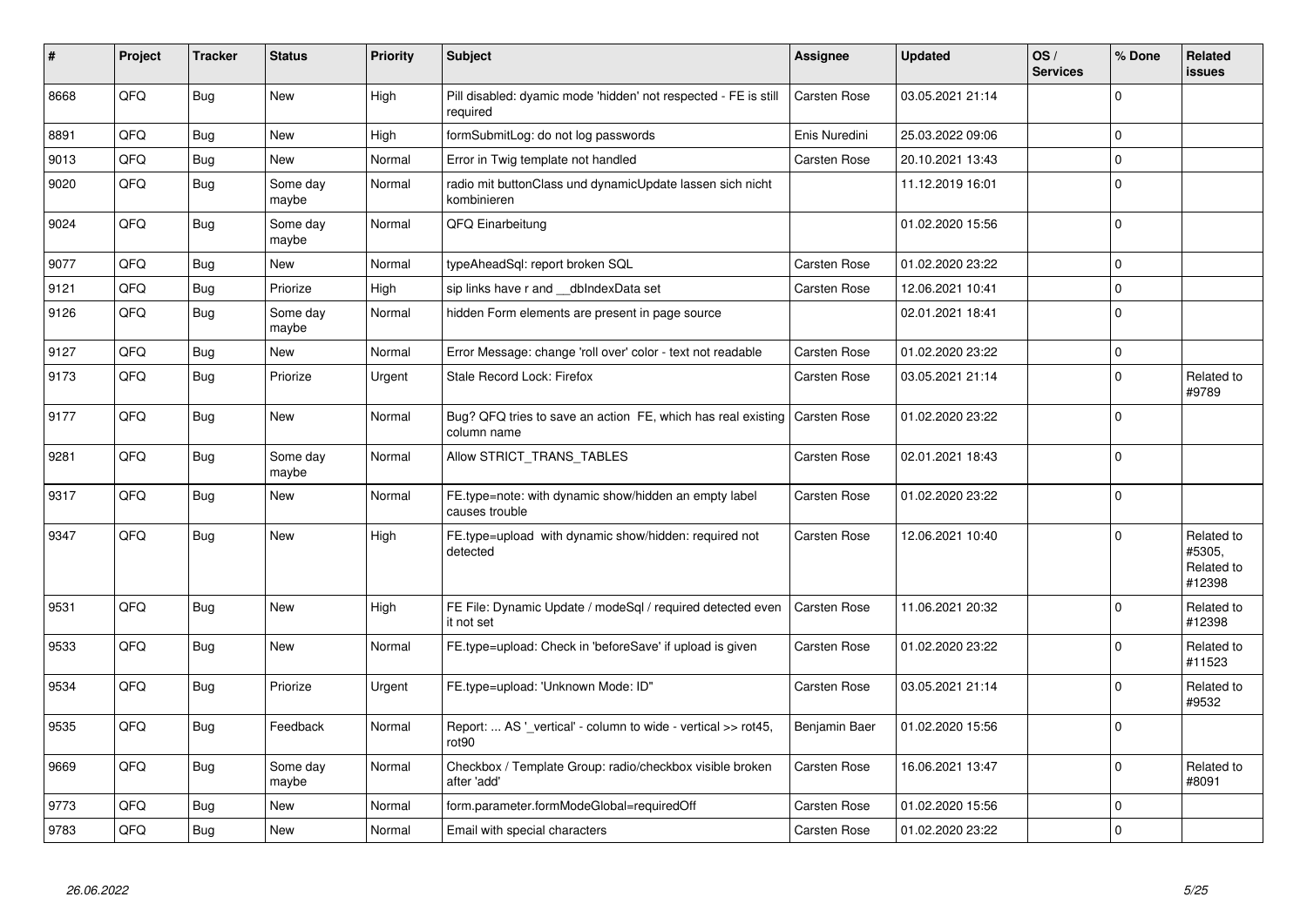| #     | Project | <b>Tracker</b> | <b>Status</b> | <b>Priority</b> | <b>Subject</b>                                                                                           | Assignee            | <b>Updated</b>   | OS/<br><b>Services</b> | % Done      | Related<br><b>issues</b>                                                |
|-------|---------|----------------|---------------|-----------------|----------------------------------------------------------------------------------------------------------|---------------------|------------------|------------------------|-------------|-------------------------------------------------------------------------|
| 9834  | QFQ     | <b>Bug</b>     | Priorize      | Normal          | Input elements with tag 'disabled' are missing on<br>form-submit: server option 'processReadOnly' broken | <b>Carsten Rose</b> | 07.12.2021 16:43 |                        | $\Omega$    | Related to<br>#9691.<br>Related to<br>#5305, Has<br>duplicate<br>#12331 |
| 9855  | QFQ     | Bug            | New           | Normal          | <b>Required Check</b>                                                                                    |                     | 01.02.2020 15:56 |                        | $\mathbf 0$ |                                                                         |
| 9862  | QFQ     | <b>Bug</b>     | Priorize      | Normal          | Failed writing to sql mail qfq.log should throw an exception                                             | <b>Carsten Rose</b> | 01.02.2020 10:13 |                        | $\Omega$    |                                                                         |
| 9898  | QFQ     | <b>Bug</b>     | Feedback      | Normal          | Formular trotz Timeout gespeichert                                                                       | Benjamin Baer       | 01.02.2020 15:56 |                        | $\Omega$    |                                                                         |
| 9947  | QFQ     | Bug            | Priorize      | Normal          | Unwanted error message if missing 'typeAheadSqlPrefetch'                                                 | <b>Carsten Rose</b> | 01.02.2020 10:13 |                        | $\mathbf 0$ |                                                                         |
| 9958  | QFQ     | <b>Bug</b>     | Priorize      | Normal          | Broken subrecord query: no error message                                                                 | Carsten Rose        | 05.02.2021 15:15 |                        | $\Omega$    |                                                                         |
| 9975  | QFQ     | <b>Bug</b>     | Priorize      | Normal          | Dropdown Menu: 'r:3' broken                                                                              | <b>Carsten Rose</b> | 01.02.2020 10:13 |                        | $\mathbf 0$ |                                                                         |
| 10081 | QFQ     | <b>Bug</b>     | New           | High            | Stale record lock after 'forbidden' character                                                            | Carsten Rose        | 03.05.2021 21:12 |                        | $\Omega$    | Related to<br>#10082,<br>Related to<br>#9789                            |
| 10082 | QFQ     | Bug            | New           | Normal          | FE.type=SELECT - 'sanatize' Class                                                                        | <b>Carsten Rose</b> | 07.05.2020 09:36 |                        | $\mathbf 0$ | Related to<br>#10081                                                    |
| 10322 | QFQ     | Bug            | New           | Normal          | FormElement / Radio: missing column 'enum' >> FE not<br>reported                                         | Carsten Rose        | 07.05.2020 09:37 |                        | $\Omega$    |                                                                         |
| 10324 | QFQ     | <b>Bug</b>     | New           | Normal          | Excel Export mit Template funktioniert nur, wenn Template<br>vor uid kommt                               |                     | 30.03.2020 11:20 |                        | $\Omega$    | Related to<br>#10257                                                    |
| 10506 | QFQ     | <b>Bug</b>     | <b>New</b>    | High            | Template Group broken on MultiDB instance                                                                | <b>Carsten Rose</b> | 03.05.2021 21:12 |                        | $\Omega$    | Related to<br>#10505                                                    |
| 10508 | QFQ     | Bug            | New           | High            | Multi Form broken on Multi DB Instance                                                                   | Carsten Rose        | 03.05.2021 21:12 |                        | $\Omega$    |                                                                         |
| 10588 | QFQ     | Bug            | <b>New</b>    | Normal          | typeahed Tag: Doku anpassen                                                                              | Carsten Rose        | 12.11.2020 23:45 |                        | $\mathbf 0$ |                                                                         |
| 10640 | QFQ     | Bug            | New           | High            | TypeAhead Tag: FE editierbar trotz readOnly                                                              | Carsten Rose        | 03.05.2021 21:12 |                        | $\mathbf 0$ |                                                                         |
| 10658 | QFQ     | <b>Bug</b>     | New           | Normal          | processReadOnly broken                                                                                   | Carsten Rose        | 27.05.2020 17:55 |                        | $\mathbf 0$ |                                                                         |
| 10661 | QFQ     | <b>Bug</b>     | In Progress   | Normal          | Typo3 Warnungen                                                                                          | Carsten Rose        | 07.09.2021 13:23 |                        | $\Omega$    | Related to<br>#12440                                                    |
| 10704 | QFQ     | <b>Bug</b>     | New           | Normal          | wkhtml problem rendering fullCalendar.js / fabric.js >><br>successor: puppeteer                          | Carsten Rose        | 12.11.2020 23:45 |                        | $\Omega$    | Related to<br>#5024,<br>Related to<br>#4650,<br>Related to<br>#10715    |
| 10759 | QFQ     | <b>Bug</b>     | New           | Normal          | emptyMeansNull - Feld falsch aktualisiert                                                                |                     | 12.11.2020 23:45 |                        | 0           |                                                                         |
| 10766 | QFQ     | <b>Bug</b>     | New           | High            | Radiobutton / parameter.buttonClass=btn-default: dynamic<br>update                                       |                     | 03.05.2021 21:12 |                        | $\mathbf 0$ | Related to<br>#11237                                                    |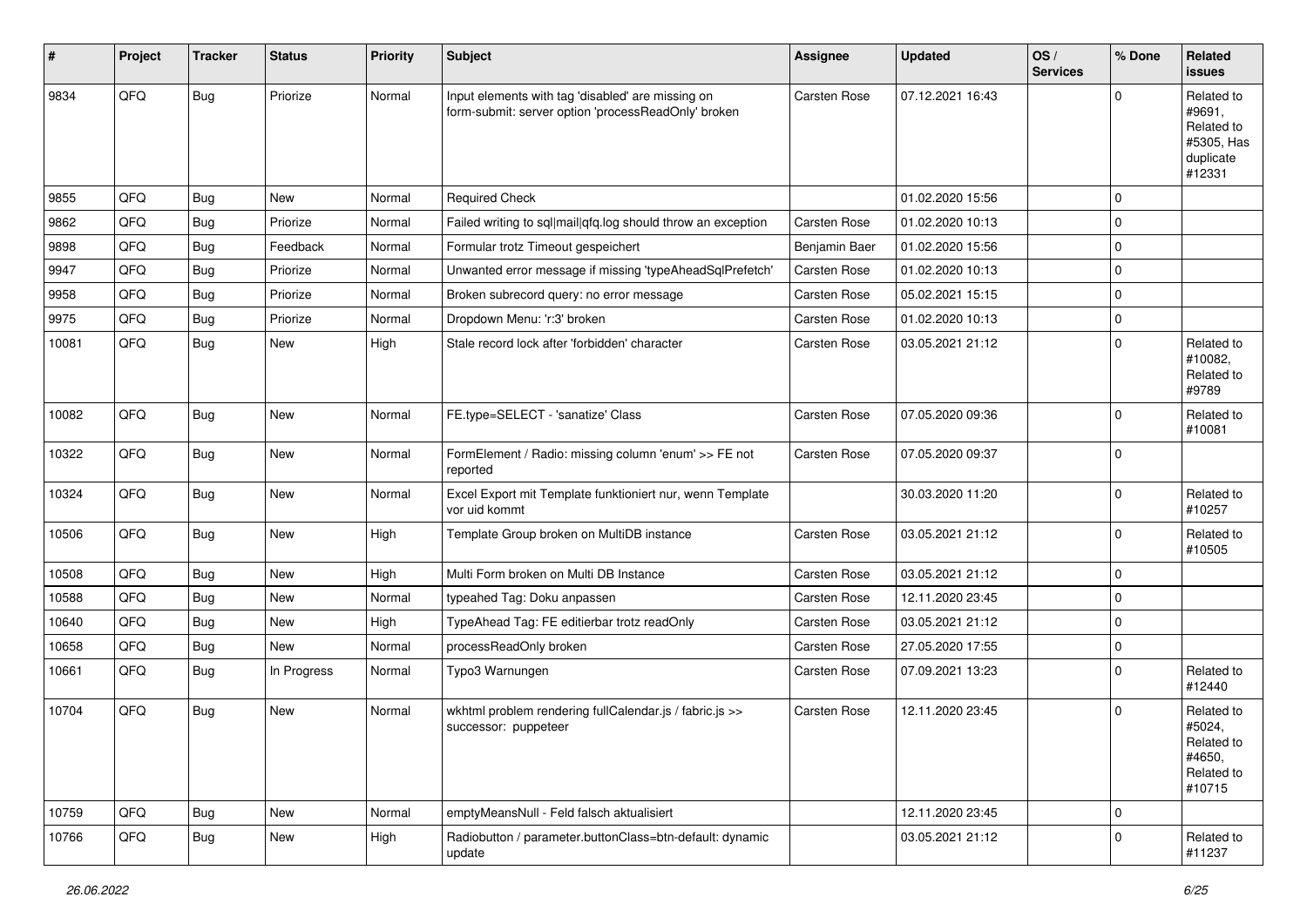| #     | Project | <b>Tracker</b> | <b>Status</b> | <b>Priority</b> | <b>Subject</b>                                                                      | Assignee            | <b>Updated</b>   | OS/<br><b>Services</b> | % Done      | Related<br>issues                                                                                                              |
|-------|---------|----------------|---------------|-----------------|-------------------------------------------------------------------------------------|---------------------|------------------|------------------------|-------------|--------------------------------------------------------------------------------------------------------------------------------|
| 10890 | QFQ     | <b>Bug</b>     | <b>New</b>    | Normal          | AutoCron hangs                                                                      |                     | 20.07.2020 13:56 |                        | $\Omega$    |                                                                                                                                |
| 10937 | QFQ     | <b>Bug</b>     | <b>New</b>    | Normal          | Fehler mit abhängigen Select- Feldern beim Positionieren                            | Carsten Rose        | 12.11.2020 23:45 |                        | $\Omega$    |                                                                                                                                |
| 11057 | QFQ     | <b>Bug</b>     | <b>New</b>    | High            | Checkboxes ohne span.checkmark im Report werden<br>ausgeblendet                     | Benjamin Baer       | 03.05.2021 21:12 |                        | $\Omega$    | Related to<br>#11039                                                                                                           |
| 11195 | QFQ     | Bug            | <b>New</b>    | Low             | Dynamic Update: Note not updated if new text is empty<br>(v20.4)                    |                     | 25.09.2020 11:14 |                        | $\Omega$    |                                                                                                                                |
| 11237 | QFQ     | <b>Bug</b>     | <b>New</b>    | High            | Radiobutton / parameter.buttonClass= btn-default - kein dirty<br>Trigger            | Benjamin Baer       | 03.05.2021 21:12 |                        | 0           | Related to<br>#10766                                                                                                           |
| 11239 | QFQ     | <b>Bug</b>     | New           | Normal          | Radiobutton (plain): horizontales Rendern abhängig vom<br>Datentyp in der Datenbank | Carsten Rose        | 30.09.2020 18:37 |                        | $\Omega$    |                                                                                                                                |
| 11347 | QFQ     | <b>Bug</b>     | Feedback      | Normal          | If Bedingungen funktionieren nicht korrekt                                          | Christoph Fuchs     | 21.03.2021 20:37 |                        | $\mathbf 0$ |                                                                                                                                |
| 11517 | QFQ     | <b>Bug</b>     | In Progress   | Normal          | extraButtonInfo Broken for multiple FormElements                                    | <b>Carsten Rose</b> | 12.05.2022 13:12 |                        | $\Omega$    | Related to<br>#7890,<br>Related to<br>#3811, Has<br>duplicate<br>#10905, Has<br>duplicate<br>#10553, Has<br>duplicate<br>#6779 |
| 11522 | QFQ     | <b>Bug</b>     | New           | Normal          | Aus/Einblenden von Reitern                                                          |                     | 13.11.2020 14:58 |                        | $\Omega$    |                                                                                                                                |
| 11630 | QFQ     | Bug            | Feedback      | High            | Bitte check ob CALL() in 20.11.0 noch so funktioniert wie in<br>20.4.1              | Enis Nuredini       | 28.05.2022 13:45 |                        | $\Omega$    | Related to<br>#11325                                                                                                           |
| 11667 | QFQ     | <b>Bug</b>     | New           | Normal          | MySQL mariadb-server-10.3: Incorrect datetime value                                 | <b>Carsten Rose</b> | 03.05.2021 20:48 |                        | $\mathbf 0$ |                                                                                                                                |
| 11668 | QFQ     | <b>Bug</b>     | <b>New</b>    | Normal          | Play function.sql - problem with mysql                                              | <b>Carsten Rose</b> | 03.05.2021 20:48 |                        | $\Omega$    |                                                                                                                                |
| 11695 | QFQ     | <b>Bug</b>     | <b>New</b>    | Normal          | MultiForm required FE Error                                                         | <b>Carsten Rose</b> | 04.12.2020 13:34 |                        | $\Omega$    |                                                                                                                                |
| 11715 | QFQ     | <b>Bug</b>     | New           | Normal          | acceptZeroAsRequired and requiredOffButMark do not<br>coincide                      |                     | 08.12.2020 12:13 |                        | $\mathbf 0$ |                                                                                                                                |
| 11752 | QFQ     | <b>Bug</b>     | <b>New</b>    | Normal          | checkbox renders multiple input elements with same name                             | <b>Carsten Rose</b> | 17.12.2020 14:58 |                        | $\Omega$    | Related to<br>#11750                                                                                                           |
| 12040 | QFQ     | <b>Bug</b>     | <b>New</b>    | Normal          | FE Mode 'hidden' für zwei FEs auf einer Zeile                                       | <b>Carsten Rose</b> | 18.02.2021 10:13 |                        | $\Omega$    |                                                                                                                                |
| 12045 | QFQ     | Bug            | New           | Normal          | templateGroup afterSave FE: Aufruf ohne<br>sglHonorFormElements funktioniert nicht  | <b>Carsten Rose</b> | 18.02.2021 16:33 |                        | $\Omega$    |                                                                                                                                |
| 12066 | QFQ     | Bug            | <b>New</b>    | High            | enterAsSubmit: Forward wird nicht ausgeführt                                        | Enis Nuredini       | 29.05.2022 09:23 |                        | $\Omega$    |                                                                                                                                |
| 12133 | QFQ     | <b>Bug</b>     | <b>New</b>    | Normal          | NPM, phpSpreadSheet aktualisieren                                                   | <b>Carsten Rose</b> | 15.03.2021 09:04 |                        | $\mathbf 0$ |                                                                                                                                |
| 12187 | QFQ     | <b>Bug</b>     | New           | Normal          | Trigger FormAsFile() via Report: probably problem with multi<br>DB setup            | Carsten Rose        | 20.03.2021 21:20 |                        | $\Omega$    |                                                                                                                                |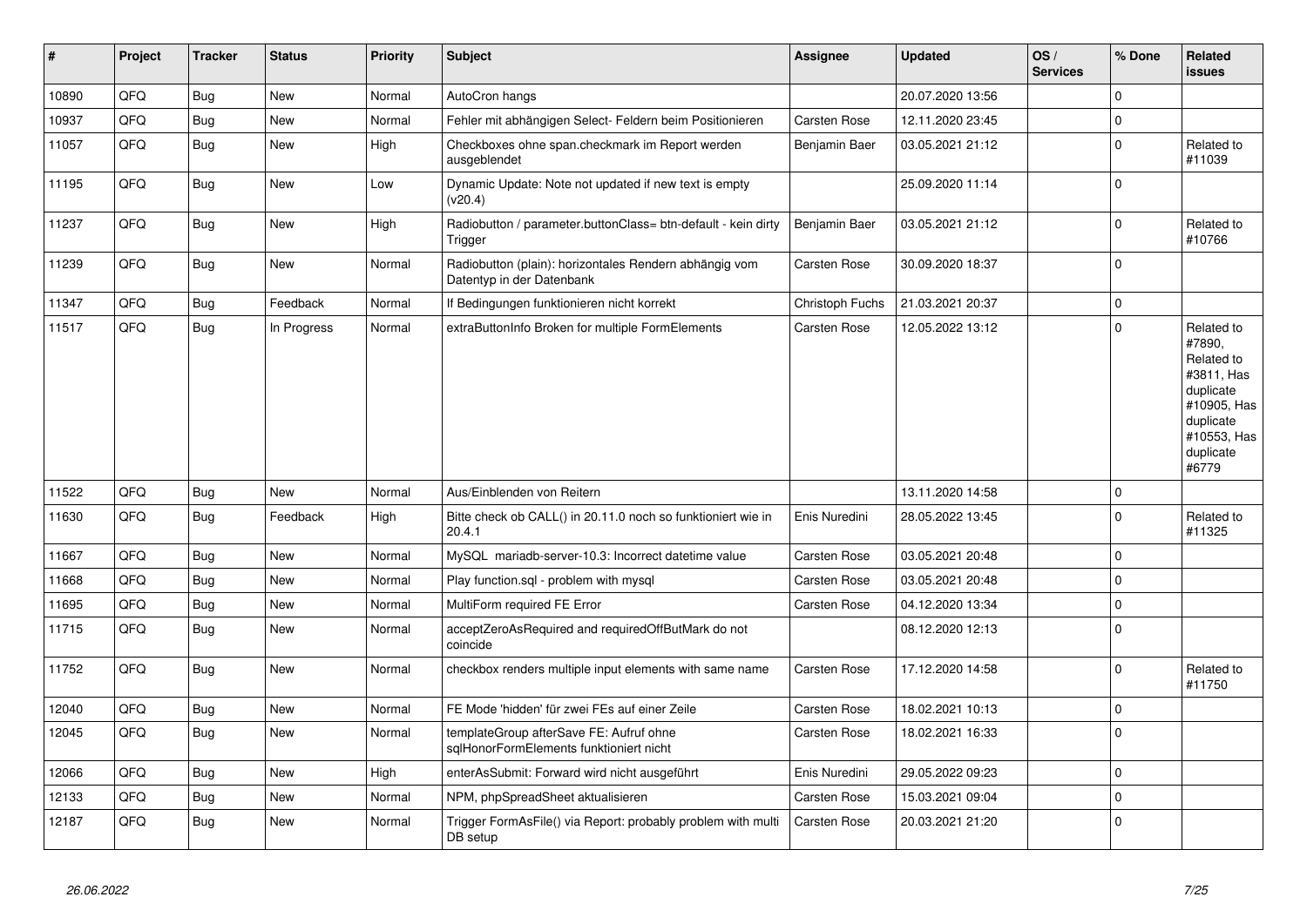| #     | Project | <b>Tracker</b> | <b>Status</b> | <b>Priority</b> | <b>Subject</b>                                                                                                                                      | <b>Assignee</b> | <b>Updated</b>   | OS/<br><b>Services</b> | % Done      | Related<br><b>issues</b>                      |
|-------|---------|----------------|---------------|-----------------|-----------------------------------------------------------------------------------------------------------------------------------------------------|-----------------|------------------|------------------------|-------------|-----------------------------------------------|
| 12325 | QFQ     | Bug            | Priorize      | Normal          | MultiDB form.dblndex not working for report syntax                                                                                                  | Carsten Rose    | 07.09.2021 13:37 |                        | $\Omega$    | Related to<br>#12145,<br>Related to<br>#12314 |
| 12327 | QFQ     | <b>Bug</b>     | <b>New</b>    | Normal          | Copy to clipboard: Glyphicon can not be changed                                                                                                     | Carsten Rose    | 27.12.2021 17:59 |                        | $\mathbf 0$ |                                               |
| 12395 | QFQ     | <b>Bug</b>     | ToDo          | High            | QFQ Function: Result two times shown                                                                                                                | Carsten Rose    | 18.02.2022 08:59 |                        | $\mathbf 0$ |                                               |
| 12463 | QFQ     | Bug            | ToDo          | High            | QFQ Function: 'function' and 'sql' on same level - output of<br>sal is shown two times.                                                             | Carsten Rose    | 15.12.2021 16:31 |                        | $\mathbf 0$ |                                               |
| 12468 | QFQ     | <b>Bug</b>     | <b>New</b>    | Urgent          | Form: update Form.title after save                                                                                                                  | Carsten Rose    | 03.05.2021 21:12 |                        | $\mathbf 0$ |                                               |
| 12508 | QFQ     | <b>Bug</b>     | In Progress   | High            | qfq Form: sendMail                                                                                                                                  | Karin Niffeler  | 19.03.2022 17:48 |                        | $\mathbf 0$ |                                               |
| 12512 | QFQ     | <b>Bug</b>     | <b>New</b>    | Normal          | Some MySQL Installation can't use 'stored procedures'                                                                                               | Carsten Rose    | 19.03.2022 17:48 |                        | $\mathbf 0$ |                                               |
| 12513 | QFQ     | <b>Bug</b>     | New           | High            | Implement server side check of maxlength                                                                                                            | Carsten Rose    | 07.12.2021 17:19 |                        | $\mathbf 0$ |                                               |
| 12520 | QFQ     | <b>Bug</b>     | New           | Normal          | Switch FE User: still active even FE User session expired                                                                                           | Carsten Rose    | 19.03.2022 17:48 |                        | $\mathbf 0$ |                                               |
| 12545 | QFQ     | <b>Bug</b>     | New           | Urgent          | sql.log not created / updated                                                                                                                       | Carsten Rose    | 14.12.2021 16:02 |                        | $\mathbf 0$ |                                               |
| 12546 | QFQ     | Bug            | Feedback      | Normal          | Branch 'Development' - Unit Tests mit dirty workaround<br>angepasst                                                                                 | Carsten Rose    | 19.03.2022 17:48 |                        | $\mathbf 0$ |                                               |
| 12581 | QFQ     | Bug            | New           | Normal          | Form.forward=close: Record 'new' in new browser tab > save<br>(& close) >> Form is not reloaded with new created record id<br>and stays in mode=new | Carsten Rose    | 19.03.2022 17:48 |                        | $\mathbf 0$ |                                               |
| 12670 | QFQ     | <b>Bug</b>     | New           | High            | Dropdown-Menu classes können nicht mehr angegeben<br>werden                                                                                         | Carsten Rose    | 07.12.2021 17:19 |                        | $\mathbf 0$ |                                               |
| 12702 | QFQ     | Bug            | New           | High            | templateGroup: broken in multiDb Setup                                                                                                              | Carsten Rose    | 14.12.2021 16:02 |                        | $\mathbf 0$ |                                               |
| 12714 | QFQ     | Bug            | New           | Normal          | Conversion of GIF to PDF broken when GIF contains Alpha.                                                                                            | Carsten Rose    | 19.03.2022 17:49 |                        | $\mathbf 0$ |                                               |
| 12716 | QFQ     | <b>Bug</b>     | New           | Normal          | template group: Pattern only applied to first instance                                                                                              | Carsten Rose    | 19.03.2022 17:47 |                        | $\mathbf 0$ |                                               |
| 12974 | QFQ     | <b>Bug</b>     | New           | High            | Sanitize Queries in Action-Elements                                                                                                                 | Carsten Rose    | 07.12.2021 17:19 |                        | $\mathbf 0$ |                                               |
| 12989 | QFQ     | <b>Bug</b>     | New           | Normal          | empty string does not trigger dynamic update                                                                                                        | Enis Nuredini   | 28.05.2022 11:09 |                        | 0           |                                               |
| 13331 | QFQ     | <b>Bug</b>     | New           | Normal          | Multi Form: Clear Icon misplaced                                                                                                                    | Carsten Rose    | 19.03.2022 17:47 |                        | $\mathbf 0$ |                                               |
| 13332 | QFQ     | <b>Bug</b>     | New           | Normal          | Multi Form: Required Felder werden visuell nicht markiert.                                                                                          | Carsten Rose    | 19.03.2022 17:47 |                        | $\mathbf 0$ |                                               |
| 13451 | QFQ     | <b>Bug</b>     | New           | Normal          | Character Counter / Max Character: Problem in Safari                                                                                                | Carsten Rose    | 15.04.2022 17:18 |                        | $\mathbf 0$ |                                               |
| 13460 | QFQ     | <b>Bug</b>     | New           | Normal          | Doc: Password set/reset  password should not processed<br>with 'html encode'                                                                        | Carsten Rose    | 19.03.2022 17:46 |                        | $\mathbf 0$ |                                               |
| 13528 | QFQ     | <b>Bug</b>     | New           | Normal          | qfq.io > releases: es wird kein neues Release angelegt                                                                                              | Benjamin Baer   | 19.03.2022 17:46 |                        | $\mathbf 0$ |                                               |
| 13592 | QFQ     | Bug            | New           | Normal          | QFQ Build Queue: das vergeben von Tags klappt nicht. Es<br>werden keine Releases gebaut.                                                            | Carsten Rose    | 19.03.2022 17:45 |                        | $\mathbf 0$ |                                               |
| 13647 | QFQ     | Bug            | New           | Normal          | Autofocus funktioniert nicht auf Chrome                                                                                                             | Benjamin Baer   | 19.03.2022 17:44 |                        | $\mathbf 0$ |                                               |
| 13659 | QFQ     | Bug            | New           | Normal          | wrong sanitize class applied to R-store                                                                                                             | Carsten Rose    | 15.01.2022 14:23 |                        | $\mathbf 0$ |                                               |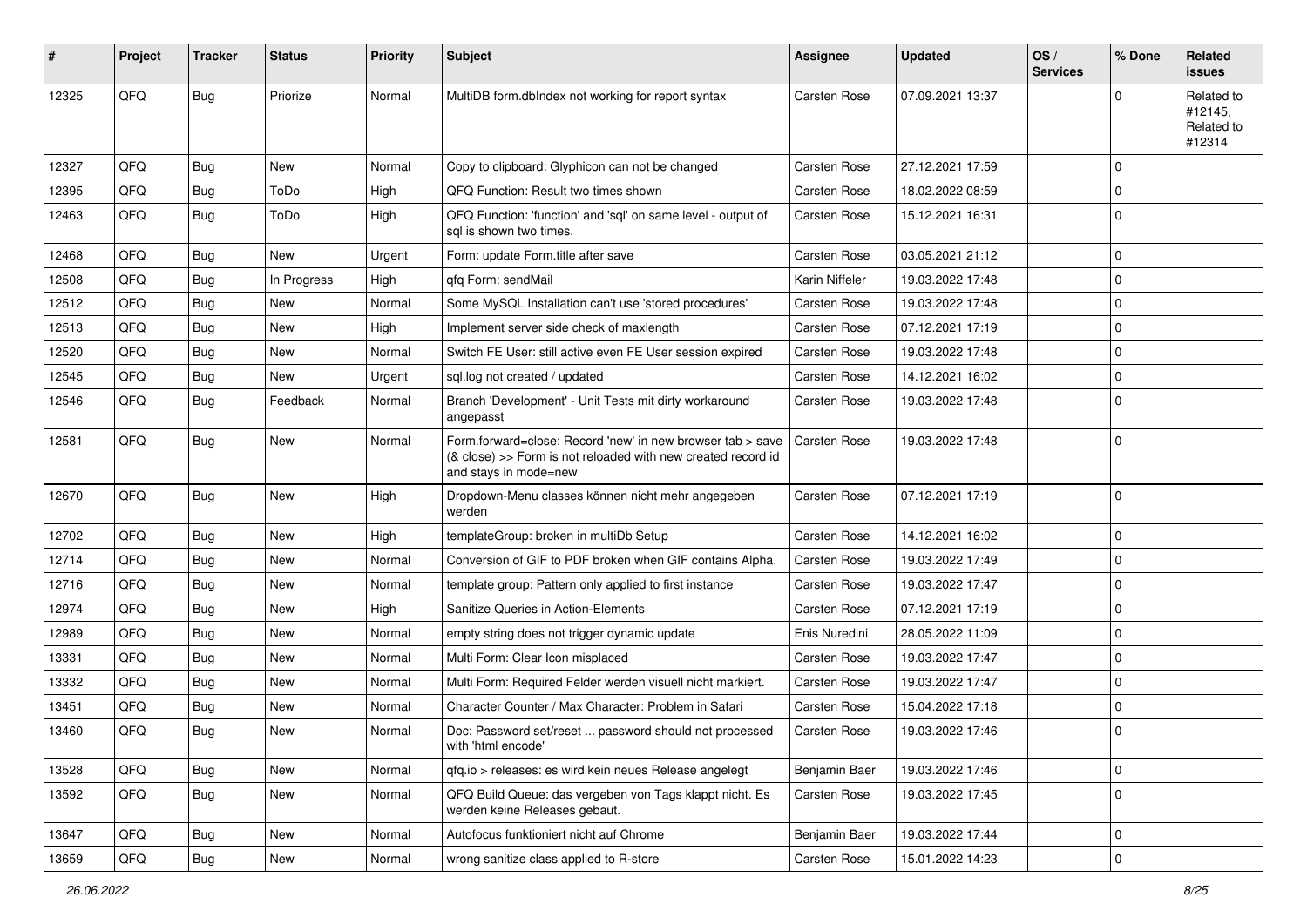| #     | Project | <b>Tracker</b> | <b>Status</b>     | <b>Priority</b> | Subject                                                                                             | <b>Assignee</b>     | <b>Updated</b>   | OS/<br><b>Services</b> | % Done       | Related<br>issues                                |
|-------|---------|----------------|-------------------|-----------------|-----------------------------------------------------------------------------------------------------|---------------------|------------------|------------------------|--------------|--------------------------------------------------|
| 13689 | QFQ     | Bug            | <b>New</b>        | Normal          | Enter auf Eingabefeld mit ungültigem Wert führt zu blurry<br>Seite                                  | Enis Nuredini       | 28.05.2022 10:53 |                        | <sup>0</sup> | Related to<br>#14245, Has<br>duplicate<br>#11891 |
| 13706 | QFQ     | Bug            | <b>New</b>        | Normal          | Wrong CheckType in FieldElement LastStatus of Form Cron                                             | <b>Carsten Rose</b> | 21.01.2022 18:20 |                        | $\Omega$     |                                                  |
| 13716 | QFQ     | <b>Bug</b>     | New               | High            | Firefox ask to store username/password                                                              | Enis Nuredini       | 30.05.2022 09:31 |                        | $\Omega$     | Related to<br>#13827                             |
| 13767 | QFQ     | <b>Bug</b>     | Feedback          | Normal          | date/time-picker: required shows up/down button orange                                              | Enis Nuredini       | 16.05.2022 23:16 |                        | 0            |                                                  |
| 13899 | QFQ     | <b>Bug</b>     | ToDo              | Normal          | Selenium: zum laufen bringen                                                                        | Enis Nuredini       | 25.03.2022 10:24 |                        | $\Omega$     |                                                  |
| 13943 | QFQ     | <b>Bug</b>     | Priorize          | Normal          | unable to find formgroup                                                                            | Enis Nuredini       | 28.05.2022 11:03 |                        | $\mathbf 0$  |                                                  |
| 14077 | QFQ     | <b>Bug</b>     | New               | Normal          | As _link: Attribute 'class' missing by r:1 and r:3 - but should<br>set                              | Carsten Rose        | 28.05.2022 11:02 |                        | $\Omega$     | Related to<br>#5342,<br>Related to<br>#4343      |
| 14091 | QFQ     | <b>Bug</b>     | New               | Normal          | inconsistent template path for twig                                                                 | <b>Carsten Rose</b> | 19.04.2022 18:36 |                        | $\Omega$     |                                                  |
| 14175 | QFQ     | <b>Bug</b>     | In Progress       | Normal          | Opening a form with no QFQ Session cookie fails                                                     | Carsten Rose        | 03.06.2022 10:40 |                        | $\Omega$     |                                                  |
| 14233 | QFQ     | <b>Bug</b>     | New               | Normal          | AS link: question - HTML is not rendered                                                            | <b>Carsten Rose</b> | 28.05.2022 11:02 |                        | 0            |                                                  |
| 14245 | QFQ     | <b>Bug</b>     | New               | Normal          | Form Save Btn bleibt disabled wenn Datumsfeld über<br>Datepicker geändert                           | Enis Nuredini       | 27.05.2022 13:45 |                        | $\Omega$     | Related to<br>#13689                             |
| 14283 | QFQ     | Bug            | Priorize          | Normal          | HEIC / HEIF convert doesn't trigger                                                                 | <b>Carsten Rose</b> | 19.06.2022 16:37 |                        | 0            |                                                  |
| 14303 | QFQ     | <b>Bug</b>     | ToDo              | Normal          | datetime broken with picker                                                                         | Enis Nuredini       | 17.06.2022 09:02 |                        | $\Omega$     | Related to<br>#12630                             |
| 14304 | QFQ     | <b>Bug</b>     | New               | Normal          | table sorter view safer does not work                                                               | <b>Carsten Rose</b> | 10.06.2022 11:49 |                        | $\mathbf 0$  |                                                  |
| 14305 | QFQ     | <b>Bug</b>     | New               | Normal          | Inline Report editing does not create history entries                                               | Carsten Rose        | 10.06.2022 11:55 |                        | 0            |                                                  |
| 14322 | QFQ     | <b>Bug</b>     | New               | Normal          | Form Load: by default no scroll (save & close should be<br>visible)                                 | Enis Nuredini       | 15.06.2022 14:12 |                        | $\Omega$     | Related to<br>#14321,<br>Related to<br>#6232     |
| 14323 | QFQ     | <b>Bug</b>     | In Progress       | Normal          | Report: render=both single - no impact                                                              | <b>Carsten Rose</b> | 19.06.2022 18:31 |                        | 0            |                                                  |
| 14377 | QFQ     | Bug            | New               | Normal          | Documentation > General Tips: white page after migration                                            | Enis Nuredini       | 19.06.2022 16:37 |                        | $\Omega$     |                                                  |
| 2665  | QFQ     | <b>Bug</b>     | Priorize          | Normal          | Dynamic Update funktioniert nicht, wenn beim<br>entsprechenden FormElement eine size angegeben ist. | Benjamin Baer       | 03.01.2022 08:12 |                        | 30           |                                                  |
| 9691  | QFQ     | Bug            | In Progress       | Normal          | Checkbox: dynamic update > readonly                                                                 | Carsten Rose        | 01.02.2020 23:22 |                        | 50           | Related to<br>#9834                              |
| 3613  | QFQ     | <b>Bug</b>     | Some day<br>maybe | Normal          | note /note unchecked -> note div (col-md) wird weiterhin<br>gerendert                               | Elias Villiger      | 01.02.2020 23:19 |                        | 100          |                                                  |
| 9275  | QFQ     | <b>Bug</b>     | New               | Normal          | autcron: t3 page, which takes to long to respond, is not<br>reported properly                       | Carsten Rose        | 01.02.2020 23:22 |                        | 100          |                                                  |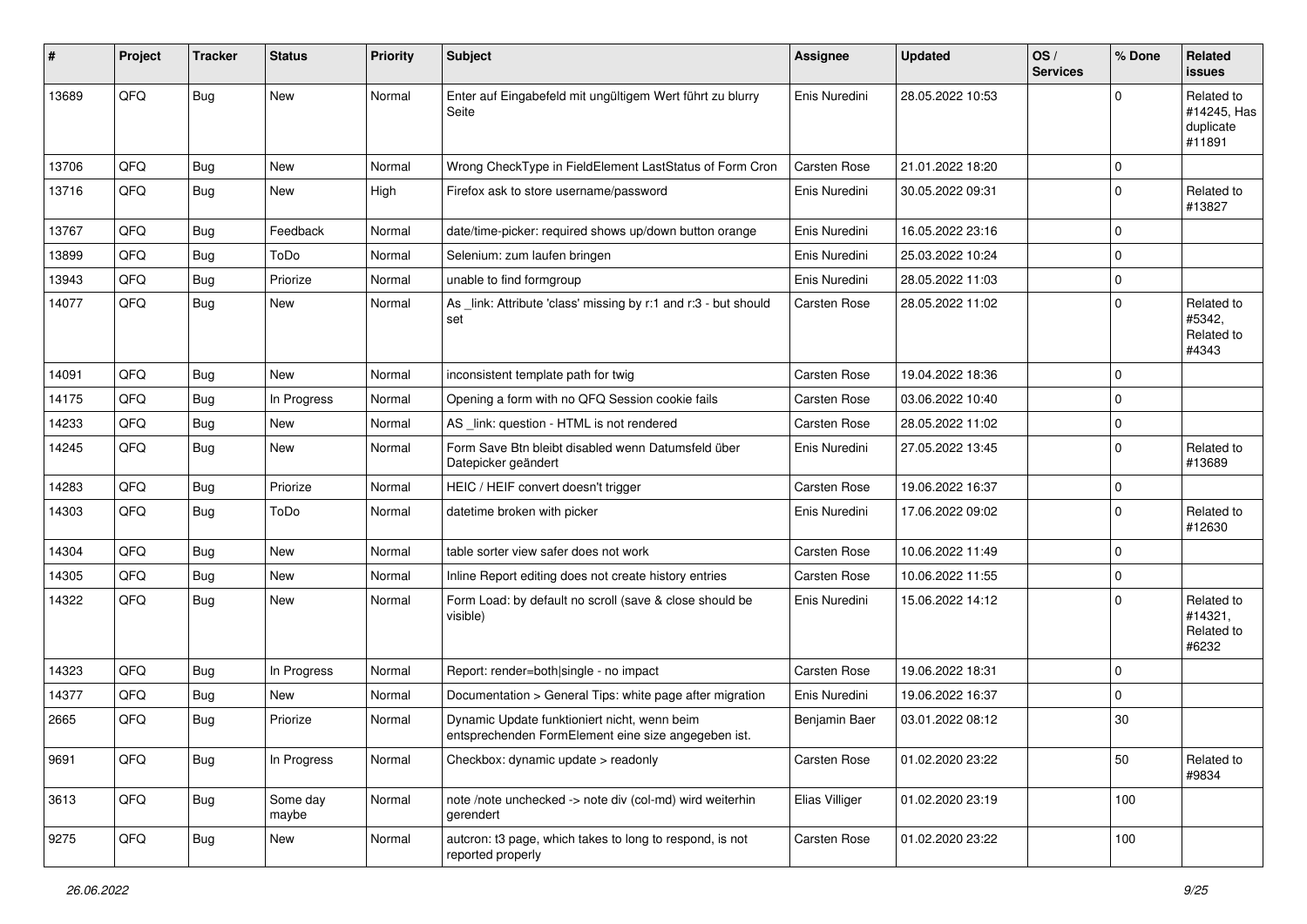| #    | Project | <b>Tracker</b> | <b>Status</b>     | <b>Priority</b> | <b>Subject</b>                                                                                                     | Assignee     | <b>Updated</b>   | OS/<br><b>Services</b> | % Done      | Related<br><b>issues</b>                                             |
|------|---------|----------------|-------------------|-----------------|--------------------------------------------------------------------------------------------------------------------|--------------|------------------|------------------------|-------------|----------------------------------------------------------------------|
| 9789 | QFQ     | <b>Bug</b>     | In Progress       | High            | Record Lock: release to early on 'leave page'                                                                      | Carsten Rose | 10.01.2022 09:25 |                        | 100         | Related to<br>#10081,<br>Related to<br>#9173,<br>Related to<br>#8702 |
| 880  | QFQ     | Feature        | Some day<br>maybe | Urgent          | Security: PHP, SQL Injection, XSS                                                                                  |              | 03.05.2021 21:14 |                        | $\mathbf 0$ | Related to<br>#14320                                                 |
| 955  | QFQ     | Feature        | Some day<br>maybe | Normal          | QF: Notizen vor/nach dem Form                                                                                      |              | 01.02.2020 23:20 |                        | $\Omega$    |                                                                      |
| 1234 | QFQ     | Feature        | Some day<br>maybe | Normal          | QF: Record numbering: Im Grid soll in Spalte 1 optional die<br>laufende Nummer der Records angezeigt werden.       |              | 01.02.2020 23:20 |                        | $\mathbf 0$ |                                                                      |
| 1251 | QFQ     | Feature        | Some day<br>maybe | Normal          | QF: Combo                                                                                                          |              | 11.12.2019 16:03 |                        | $\Omega$    |                                                                      |
| 1253 | QFQ     | Feature        | Some day<br>maybe | Normal          | QF: Colorpicker                                                                                                    |              | 11.12.2019 16:03 |                        | $\Omega$    |                                                                      |
| 1510 | QFQ     | Feature        | Some day<br>maybe | Normal          | jquery von google laden, falls das nicht geht lokal                                                                |              | 11.12.2019 16:03 |                        | $\Omega$    |                                                                      |
| 1635 | QFO     | Feature        | Some day<br>maybe | Normal          | QFQ Extension content record: weitere Optionen einblenden.                                                         | Carsten Rose | 11.12.2019 16:03 |                        | $\mathbf 0$ |                                                                      |
| 1946 | QFQ     | Feature        | Some day<br>maybe | Normal          | Kontrolle ob der ReadOnly Modus bei den<br>Formularelementen korrekt implementiert ist                             | Carsten Rose | 11.12.2019 16:03 |                        | $\Omega$    |                                                                      |
| 2084 | QFQ     | Feature        | Some day<br>maybe | Normal          | Mailto mit encryption: Subrecord                                                                                   | Carsten Rose | 11.12.2019 16:03 |                        | $\Omega$    | Related to<br>#2082                                                  |
| 2361 | QFQ     | Feature        | New               | Normal          | Logging wer/wann/wo welches Formular aufgerufen hat                                                                | Carsten Rose | 11.12.2019 16:15 |                        | $\Omega$    | Related to<br>#4432,<br>Related to<br>#7480                          |
| 2950 | QFQ     | Feature        | Some day<br>maybe | Normal          | Inhalt QFQ Records als File                                                                                        |              | 11.12.2019 16:03 |                        | $\Omega$    |                                                                      |
| 2995 | QFQ     | Feature        | Some day<br>maybe | Normal          | Dropdown JQuery Plugin: 'chosen' - Moeglichkeit um Select<br>Listen mehr Funktion zu geben. Kein Bootstrap noetig. | Carsten Rose | 11.12.2019 16:03 |                        | $\Omega$    |                                                                      |
| 3216 | QFQ     | Feature        | Some day<br>maybe | Normal          | dynamic update für checkbox label2                                                                                 | Carsten Rose | 11.12.2019 16:03 |                        | $\Omega$    | Related to<br>#2081                                                  |
| 3267 | QFQ     | Feature        | Some day<br>maybe | Normal          | 2 Forms auf einer Seite: real + Read only                                                                          | Carsten Rose | 11.12.2019 16:03 |                        | $\Omega$    |                                                                      |
| 3273 | QFQ     | Feature        | Some day<br>maybe | Low             | Dirty Flag in Form                                                                                                 | Carsten Rose | 11.12.2019 16:02 |                        | $\mathbf 0$ |                                                                      |
| 3285 | QFQ     | Feature        | Some day<br>maybe | Normal          | Zeichenlimit pro Feld: textarea / editor                                                                           | Carsten Rose | 11.12.2019 16:02 |                        | $\Omega$    |                                                                      |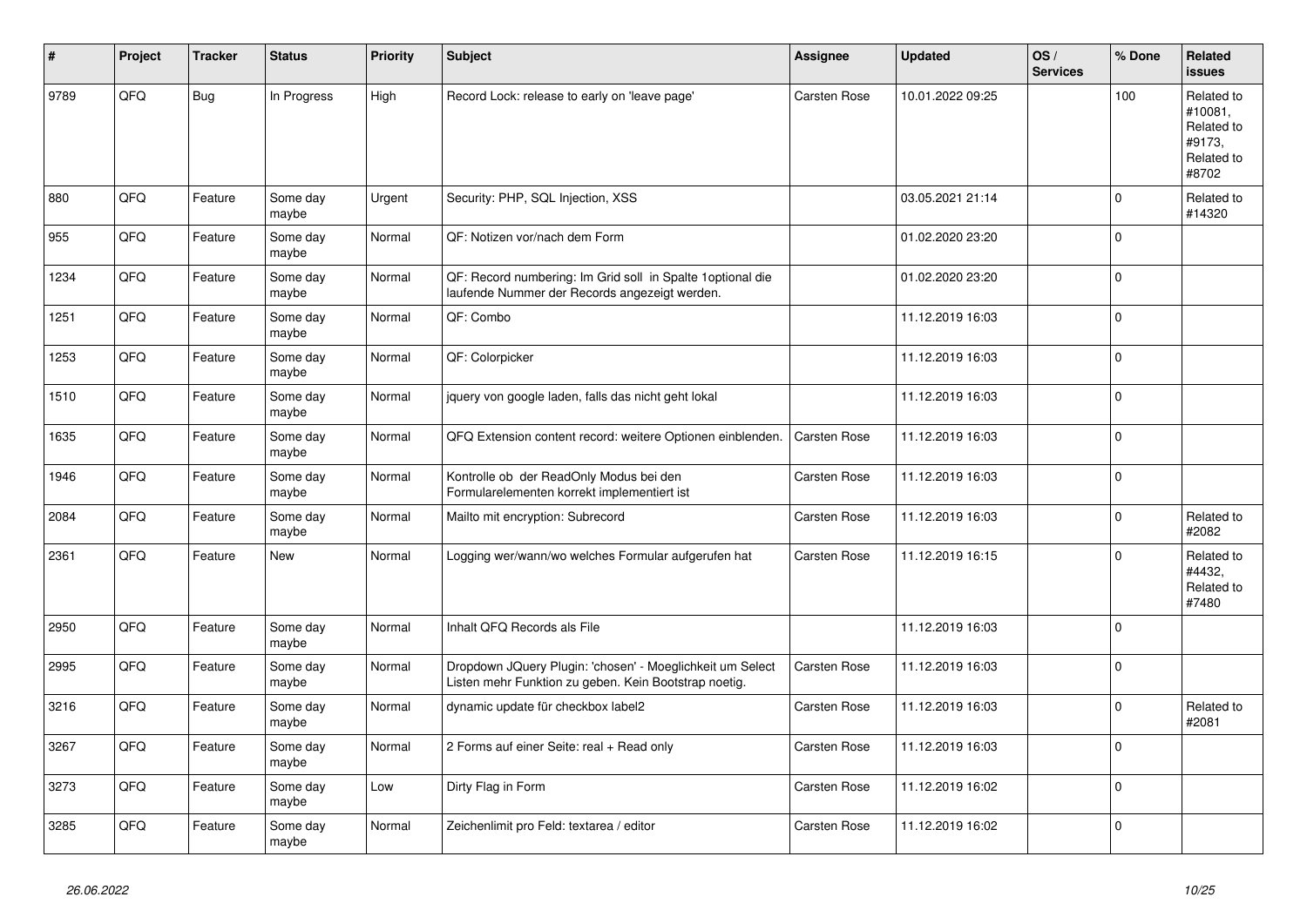| #    | Project | <b>Tracker</b> | <b>Status</b>     | <b>Priority</b> | Subject                                                                                                                                      | <b>Assignee</b>     | <b>Updated</b>   | OS/<br><b>Services</b> | % Done         | Related<br>issues                           |
|------|---------|----------------|-------------------|-----------------|----------------------------------------------------------------------------------------------------------------------------------------------|---------------------|------------------|------------------------|----------------|---------------------------------------------|
| 3291 | QFQ     | Feature        | Some day<br>maybe | Normal          | AutoCron websiteToken                                                                                                                        | Carsten Rose        | 11.12.2019 16:02 |                        | $\Omega$       | Related to<br>#4250                         |
| 3331 | QFQ     | Feature        | Some day<br>maybe | Normal          | Default Tooltip fuer _page? Links: mit Form und Record ID                                                                                    | <b>Carsten Rose</b> | 11.12.2019 16:02 |                        | $\overline{0}$ |                                             |
| 3332 | QFQ     | Feature        | Some day<br>maybe | Normal          | Uploads: Thumbnails, Details zum hochgeladenen File                                                                                          | <b>Carsten Rose</b> | 11.12.2019 16:02 |                        | $\Omega$       | Related to<br>#3264,<br>Related to<br>#5333 |
| 3350 | QFQ     | Feature        | Some day<br>maybe | Normal          | FormEditor: Hilfetext hinter 'checktype'                                                                                                     | <b>Carsten Rose</b> | 11.12.2019 16:02 |                        | 0              |                                             |
| 3385 | QFQ     | Feature        | Some day<br>maybe | Normal          | templateGroup: insert/update/delete non primary records                                                                                      | Carsten Rose        | 11.12.2019 16:02 |                        | $\Omega$       |                                             |
| 3415 | QFQ     | Feature        | Some day<br>maybe | Normal          | FE Login Box Templatefile                                                                                                                    | Benjamin Baer       | 11.12.2019 16:02 |                        | 0              |                                             |
| 3432 | QFQ     | Feature        | <b>New</b>        | Normal          | subrecord: dynamicUpdate                                                                                                                     | <b>Carsten Rose</b> | 11.06.2020 21:10 |                        | $\overline{0}$ | Related to<br>#5691                         |
| 3457 | QFQ     | Feature        | Some day<br>maybe | Normal          | LDAP: concat multi values to one single entry                                                                                                | <b>Carsten Rose</b> | 11.12.2019 16:02 |                        | $\Omega$       |                                             |
| 3458 | QFQ     | Feature        | Some day<br>maybe | Normal          | Display 'Edit Form Element'-Checkbox on form: should<br>depend on FE Group                                                                   | <b>Carsten Rose</b> | 11.12.2019 16:02 |                        | $\overline{0}$ | Related to<br>#3447                         |
| 3495 | QFQ     | Feature        | Some day<br>maybe | Normal          | Predifined Parameter werden nicht in '+' (add new record)<br>SIP gerendert.                                                                  |                     | 11.12.2019 16:02 |                        | $\overline{0}$ |                                             |
| 3504 | QFQ     | Feature        | New               | Normal          | Logging: welche Action FEs werden wann wie ausgefuehrt                                                                                       | <b>Carsten Rose</b> | 01.02.2020 23:21 |                        | $\overline{0}$ | Related to<br>#5458.<br>Related to<br>#4092 |
| 3537 | QFQ     | Feature        | Some day<br>maybe | Low             | SHOW COLUMNS FROM tableName - Extend '{{!'<br>definition                                                                                     | <b>Carsten Rose</b> | 11.12.2019 16:02 |                        | 0              |                                             |
| 3567 | QFQ     | Feature        | Some day<br>maybe | Low             | 'Save', 'Close', 'New' als FormElement                                                                                                       |                     | 11.12.2019 16:02 |                        | 0              |                                             |
| 3617 | QFQ     | Feature        | Some day<br>maybe | Normal          | Load javascripts at bottom                                                                                                                   |                     | 11.12.2019 16:02 |                        | 0              |                                             |
| 3646 | QFQ     | Feature        | Some day<br>maybe | Normal          | Moeglichkeit HTML Tags in Reports auszugeben (zu<br>enkodieren: htmlspecialchars)                                                            |                     | 11.12.2019 16:02 |                        | $\Omega$       | Related to<br>#14320                        |
| 3666 | QFO     | Feature        | Some day<br>maybe | Normal          | a) Performance Messung: mysql_real_escape_string() im<br>Vergleich zu str_replace(), b) doppeltes Aufrufen von<br>mysql_real_escape_string() | Carsten Rose        | 11.12.2019 16:02 |                        | 0              |                                             |
| 3677 | QFQ     | Feature        | Some day<br>maybe | Normal          | wkhtmltopdf: FE User access prohibited, if client IP changes -<br>\$TYPO3_CONF_VARS[FE][lockIP]                                              | <b>Carsten Rose</b> | 11.12.2019 16:02 |                        | $\overline{0}$ |                                             |
| 3692 | QFO     | Feature        | Some day<br>maybe | Normal          | QFQ Webseite                                                                                                                                 | Benjamin Baer       | 11.12.2019 16:02 |                        | $\overline{0}$ | Related to<br>#5033                         |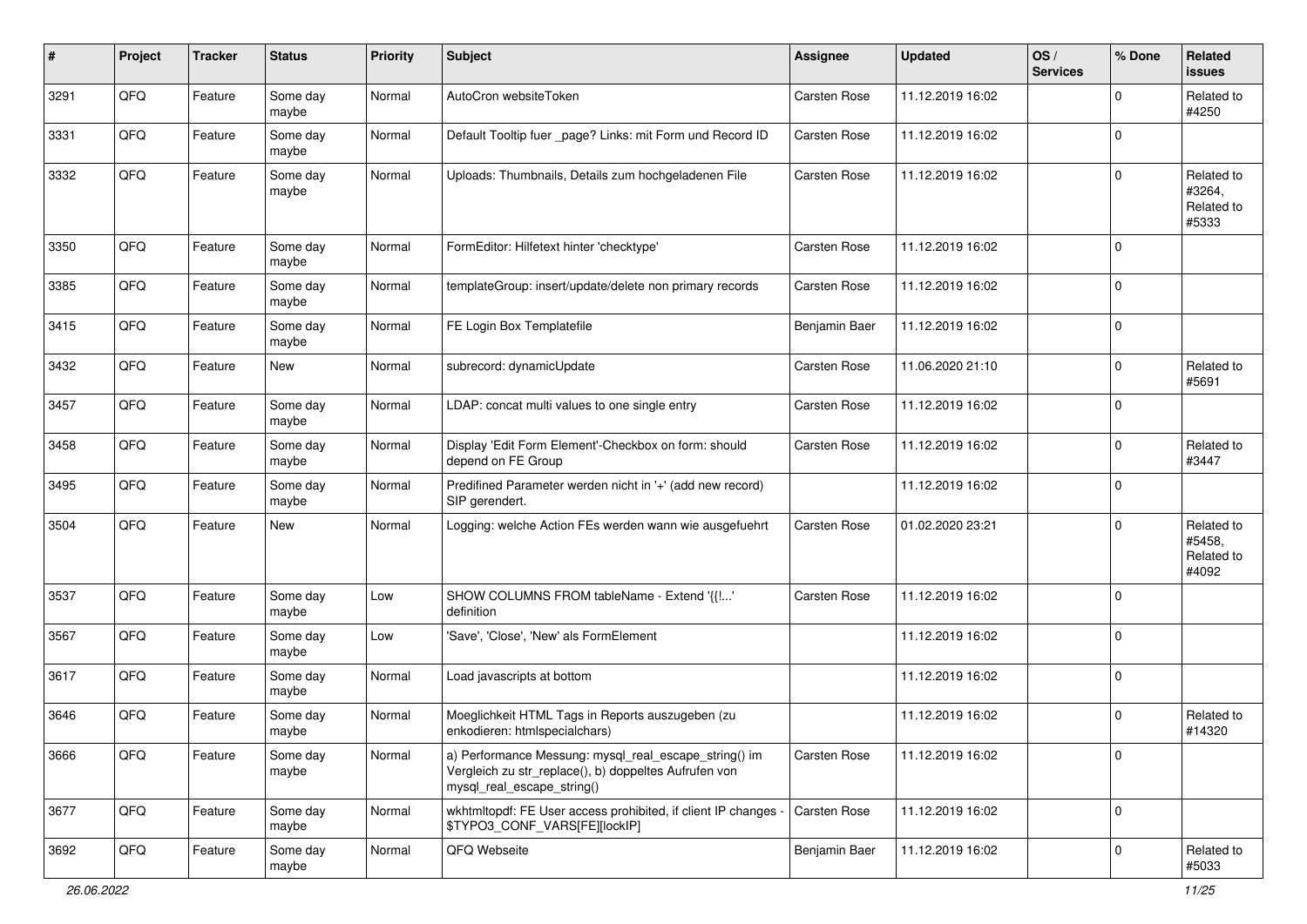| $\vert$ # | Project | <b>Tracker</b> | <b>Status</b>     | <b>Priority</b> | <b>Subject</b>                                                                                                                                           | Assignee            | <b>Updated</b>   | OS/<br><b>Services</b> | % Done      | Related<br>issues                           |
|-----------|---------|----------------|-------------------|-----------------|----------------------------------------------------------------------------------------------------------------------------------------------------------|---------------------|------------------|------------------------|-------------|---------------------------------------------|
| 3708      | QFQ     | Feature        | Some day<br>maybe | Normal          | Form: input - 'specialchars', 'none'  gewisse tags erlauben,<br>andere verbieten                                                                         | <b>Carsten Rose</b> | 11.12.2019 16:02 |                        | $\Omega$    | Related to<br>#14320                        |
| 3727      | QFQ     | Feature        | <b>New</b>        | High            | Security: Session Hijacking erschweren                                                                                                                   | Carsten Rose        | 03.05.2021 21:14 |                        | $\mathbf 0$ |                                             |
| 3848      | QFQ     | Feature        | Some day<br>maybe | High            | Antivirus check fuer Upload files in qfq?                                                                                                                | Carsten Rose        | 03.05.2021 21:14 |                        | $\Omega$    | Related to<br>#4131                         |
| 3864      | QFQ     | Feature        | <b>New</b>        | Normal          | Encrypt / decrypt field                                                                                                                                  | Carsten Rose        | 08.03.2021 18:08 |                        | $\Omega$    |                                             |
| 3867      | QFQ     | Feature        | Priorize          | Normal          | Readonly Formular: Template Groups add/delete ausbeldnen                                                                                                 | Carsten Rose        | 05.05.2021 22:12 |                        | $\Omega$    |                                             |
| 3877      | QFQ     | Feature        | Some day<br>maybe | Normal          | FormEditor: die Felder die aktuell nicht gebraucht werden nur<br>auf readonly/disabled setzen (nicht ausblenden > das irritiert.                         | <b>Carsten Rose</b> | 11.12.2019 16:03 |                        | $\mathbf 0$ |                                             |
| 3878      | QFQ     | Feature        | Some day<br>maybe | Normal          | Form 'FormElement': Spalte 'name' typeAhead mit<br>Spaltennamen der Primarytable.                                                                        |                     | 11.12.2019 16:03 |                        | $\Omega$    |                                             |
| 3879      | QFQ     | Feature        | Some day<br>maybe | Normal          | Form 'FormElement': Beim Feld 'name' rechts in der Notiz<br>einen Link einblenden - a) aktuelle Definition anzeigen, b)<br>Spalte in der Tabelle anlegen |                     | 11.12.2019 16:03 |                        | $\Omega$    |                                             |
| 3880      | QFQ     | Feature        | Some day<br>maybe | Normal          | Form 'Form': anlegen einer Tabelle                                                                                                                       |                     | 14.01.2021 10:12 |                        | $\Omega$    |                                             |
| 3900      | QFQ     | Feature        | Some day<br>maybe | Normal          | Extend documentation of 'Copy / Paste'                                                                                                                   | Carsten Rose        | 11.12.2019 16:03 |                        | 0           | Related to<br>#3899                         |
| 3905      | QFQ     | Feature        | Some day<br>maybe | Normal          | Documentation: Best Practice anhand eines Online<br>Bewerbungstools                                                                                      | Carsten Rose        | 11.12.2019 16:03 |                        | $\Omega$    |                                             |
| 3941      | QFQ     | Feature        | Some day<br>maybe | Normal          | sqlAfter: es sollten mehrere moeglich sein                                                                                                               | Carsten Rose        | 11.12.2019 16:03 |                        | $\Omega$    | Related to<br>#3942                         |
| 3942      | QFQ     | Feature        | Some day<br>maybe | Normal          | Action Elemente: neu generierte IDs via FE weitergeben                                                                                                   | Carsten Rose        | 11.12.2019 16:03 |                        | $\Omega$    | Related to<br>#3941                         |
| 3947      | QFQ     | Feature        | Some day<br>maybe | Normal          | Attack detectect: logout current user                                                                                                                    | Carsten Rose        | 11.12.2019 16:03 |                        | $\Omega$    | Related to<br>#5458,<br>Related to<br>#6299 |
| 3967      | QFQ     | Feature        | Some day<br>maybe | High            | Report: Checkbox, Radio, Dropdown, Input welches ohne<br>Submit funktioniert - 'Inline-Form'                                                             | Carsten Rose        | 03.05.2021 21:14 |                        | $\Omega$    |                                             |
| 3990      | QFQ     | Feature        | Some day<br>maybe | High            | custom class definition: add space automatically                                                                                                         | Carsten Rose        | 03.05.2021 21:14 |                        | $\Omega$    |                                             |
| 3991      | QFQ     | Feature        | Some day<br>maybe | Normal          | report: Columnname ' skipWrap' skips 'fbeg', 'fend'                                                                                                      | Carsten Rose        | 11.12.2019 16:03 |                        | $\Omega$    |                                             |
| 4018      | QFQ     | Feature        | Some day<br>maybe | Normal          | typeahead: solve problem with potential long query<br>parameter                                                                                          | Carsten Rose        | 11.12.2019 16:03 |                        | $\Omega$    |                                             |
| 4023      | QFQ     | Feature        | <b>New</b>        | Normal          | prepared statements - FE action: salveld, sqllnsert,<br>sqlUpdate, sqlDelete, sqlBefore, sqlAfter                                                        | Carsten Rose        | 11.12.2019 16:15 |                        | $\Omega$    |                                             |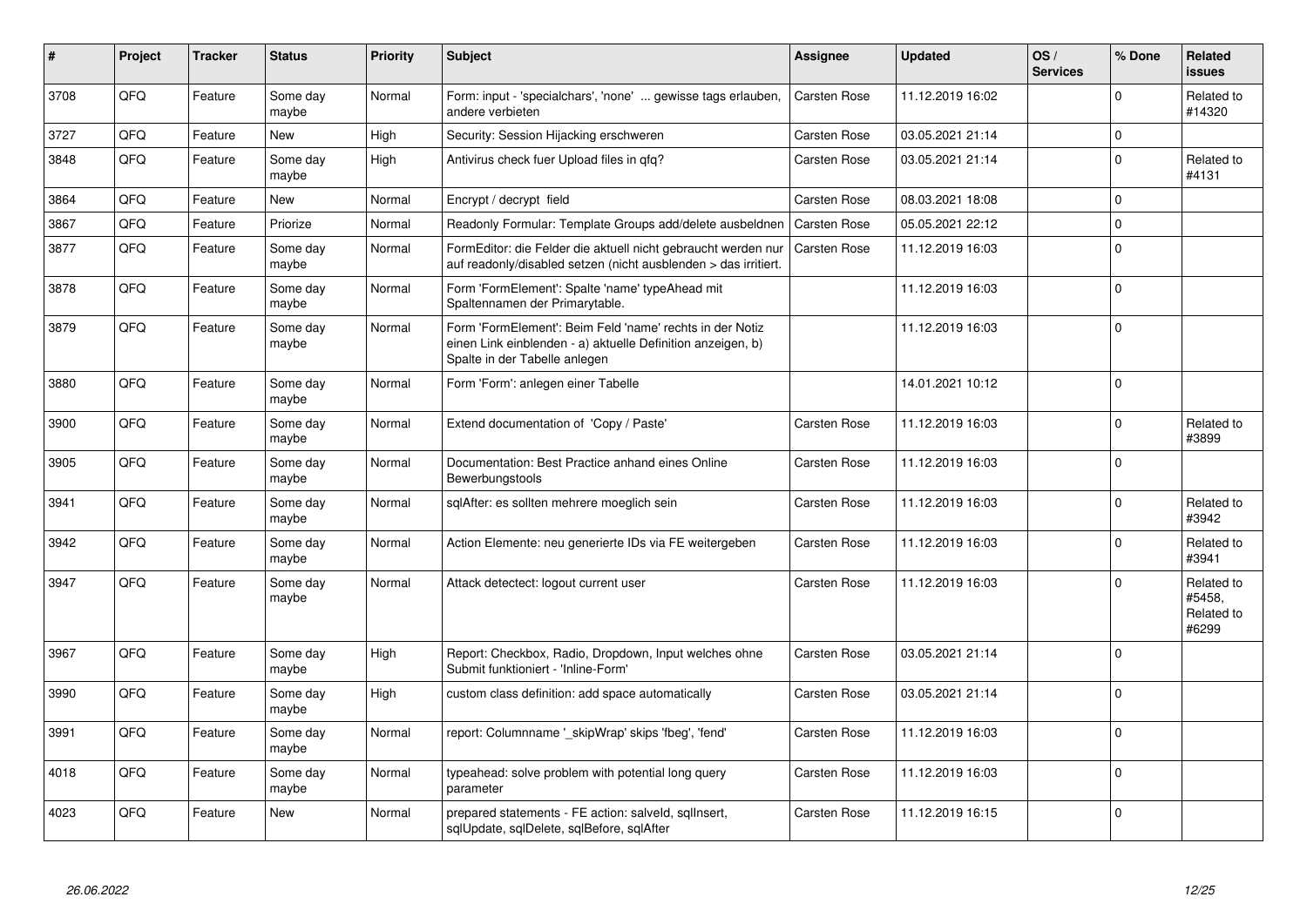| ∦    | Project | <b>Tracker</b> | <b>Status</b>     | <b>Priority</b> | Subject                                                                                                                 | Assignee            | <b>Updated</b>   | OS/<br><b>Services</b> | % Done       | Related<br><b>issues</b>                    |
|------|---------|----------------|-------------------|-----------------|-------------------------------------------------------------------------------------------------------------------------|---------------------|------------------|------------------------|--------------|---------------------------------------------|
| 4026 | QFQ     | Feature        | Some day<br>maybe | Normal          | sqlLog.sql: log number of FE.id                                                                                         | Carsten Rose        | 11.12.2019 16:03 |                        | <sup>0</sup> | Related to<br>#5458                         |
| 4027 | QFQ     | Feature        | Some day<br>maybe | Normal          | Missing: orange 'check' / 'bullet'                                                                                      |                     | 11.12.2019 16:03 |                        | $\Omega$     |                                             |
| 4050 | QFQ     | Feature        | New               | Normal          | sql.log: 1) FormElement ID which causes a specific action,<br>2) Result in the same row.                                | Carsten Rose        | 15.04.2020 11:35 |                        | 0            | Related to<br>#5458                         |
| 4082 | QFQ     | Feature        | <b>New</b>        | Normal          | Dynamic Update: modeSql - useful default                                                                                | Carsten Rose        | 01.02.2020 23:22 |                        | $\mathbf 0$  |                                             |
| 4194 | QFQ     | Feature        | In Progress       | Normal          | Bootstrap 4 ist jetzt offiziel                                                                                          |                     | 03.05.2021 20:47 |                        | $\Omega$     | Related to<br>#10114                        |
| 4197 | QFQ     | Feature        | Some day<br>maybe | Normal          | Unit Test fuer JSON Stream von QuickFormQuery.php ><br>doForm()                                                         | Carsten Rose        | 11.12.2019 16:03 |                        | $\mathbf 0$  |                                             |
| 4250 | QFQ     | Feature        | New               | Normal          | AutoCron in QFQ via PHP                                                                                                 | Carsten Rose        | 01.02.2020 23:21 |                        | $\Omega$     | Related to<br>#3292,<br>Related to<br>#3291 |
| 4258 | QFQ     | Feature        | Some day<br>maybe | High            | <b>System Defaults: Forms</b>                                                                                           | Carsten Rose        | 03.05.2021 21:14 |                        | $\Omega$     |                                             |
| 4259 | QFQ     | Feature        | Some day<br>maybe | Normal          | Instant trigger a cron job                                                                                              | Carsten Rose        | 11.12.2019 16:03 |                        | 0            |                                             |
| 4330 | QFQ     | Feature        | Some day<br>maybe | Normal          | Error Message: report missing {{ / }} in sqlUpdate, sqlInsert,<br>sqlDelete, sqlAfter, sqlBefore in FE action elements. | Carsten Rose        | 01.02.2020 23:20 |                        | 0            |                                             |
| 4343 | QFQ     | Feature        | Some day<br>maybe | Normal          | Link: Classifier to add 'attributes'                                                                                    | Carsten Rose        | 01.02.2020 23:20 |                        | U            | Related to<br>#14077                        |
| 4349 | QFQ     | Feature        | Some day<br>maybe | Normal          | link download: downloaded external URL to<br>deliver/concatenate - check mimetipe and handle it correctly               | <b>Carsten Rose</b> | 11.12.2019 16:02 |                        | $\Omega$     |                                             |
| 4365 | QFQ     | Feature        | Some day<br>maybe | Normal          | Multi Language: new way of config                                                                                       | Carsten Rose        | 01.02.2020 23:20 |                        | $\Omega$     |                                             |
| 4413 | QFQ     | Feature        | New               | Normal          | fieldset: show/hidden, modeSql, dynamicUpdate                                                                           | Carsten Rose        | 09.02.2022 15:19 |                        | $\mathbf 0$  |                                             |
| 4420 | QFQ     | Feature        | Some day<br>maybe | Normal          | Client: Local Storage - store the changes of a form, local in<br>the browser.                                           | Benjamin Baer       | 11.12.2019 16:02 |                        | 0            |                                             |
| 4433 | QFQ     | Feature        | Some day<br>maybe | Normal          | Log when SIP will be destroyed by QFQ for any (security)<br>reason                                                      |                     | 01.02.2020 23:20 |                        | $\Omega$     | Related to<br>#4432,<br>Related to<br>#5458 |
| 4435 | QFQ     | Feature        | Some day<br>maybe | Normal          | Report: striptags - specify allowed tags                                                                                |                     | 01.02.2020 23:20 |                        | $\mathbf 0$  |                                             |
| 4439 | QFQ     | Feature        | Some day<br>maybe | Normal          | Log: report all actions fired by an FE Element, incl. the<br>original directive (slaveld, sqlInsert, )                  |                     | 01.02.2020 23:20 |                        | $\Omega$     | Related to<br>#4432,<br>Related to<br>#5458 |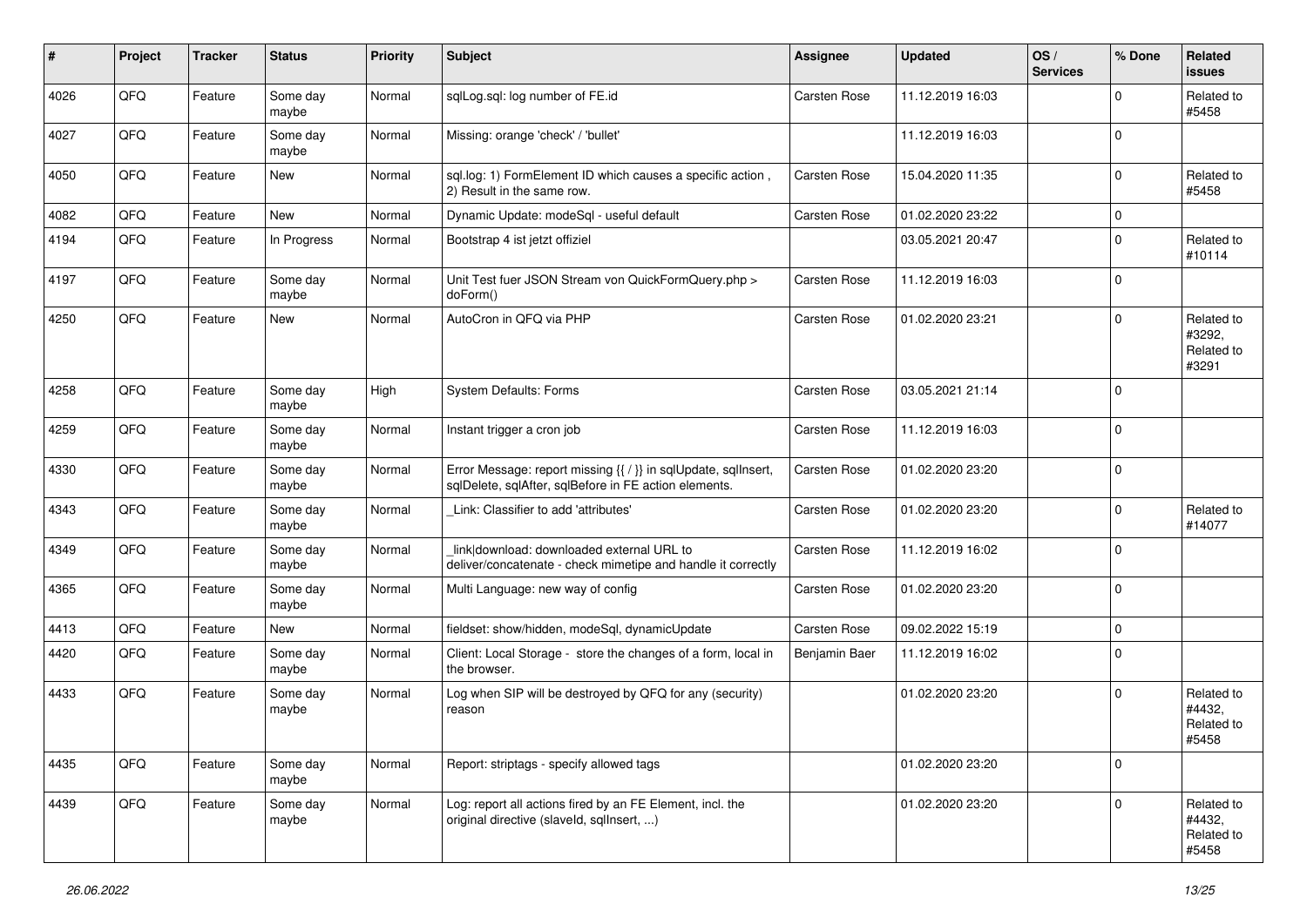| #    | Project | <b>Tracker</b> | <b>Status</b>     | <b>Priority</b> | <b>Subject</b>                                                                                                                                                | Assignee            | <b>Updated</b>   | OS/<br><b>Services</b> | % Done       | <b>Related</b><br>issues |
|------|---------|----------------|-------------------|-----------------|---------------------------------------------------------------------------------------------------------------------------------------------------------------|---------------------|------------------|------------------------|--------------|--------------------------|
| 4440 | QFQ     | Feature        | Some day<br>maybe | Normal          | Manual.rst: explain how to. expand PHP Session to 4h                                                                                                          |                     | 11.12.2019 16:02 |                        | $\Omega$     |                          |
| 4442 | QFQ     | Feature        | Some day<br>maybe | Normal          | Special Column Name: _link - new symbol G (Glyph) to<br>choose any available symbol                                                                           |                     | 11.12.2019 16:02 |                        | $\mathbf{0}$ |                          |
| 4443 | QFQ     | Feature        | Some day<br>maybe | Normal          | Form: multiple secondary tables                                                                                                                               |                     | 01.02.2020 23:20 |                        | <sup>0</sup> |                          |
| 4444 | QFQ     | Feature        | Some day<br>maybe | Normal          | FE.type=upload: detect mime type                                                                                                                              |                     | 11.12.2019 16:02 |                        | $\Omega$     | Related to<br>#4303      |
| 4445 | QFQ     | Feature        | Some day<br>maybe | Normal          | template group: Option to simulate fieldset                                                                                                                   |                     | 28.06.2021 14:11 |                        | $\Omega$     |                          |
| 4446 | QFQ     | Feature        | Some day<br>maybe | Normal          | New FE get same feldContainerId as last modifed FE                                                                                                            |                     | 01.02.2020 23:20 |                        | $\Omega$     |                          |
| 4536 | QFQ     | Feature        | Some day<br>maybe | Normal          | FE upload: problem with delete if mutliple uploads an<br>FE.name="                                                                                            |                     | 01.02.2020 23:20 |                        | $\Omega$     |                          |
| 4551 | QFQ     | Feature        | Some day<br>maybe | Normal          | Set 'pills' via dynamicUpdate to show/hide/disabled                                                                                                           |                     | 01.02.2020 23:20 |                        | $\Omega$     | Related to<br>#3752      |
| 4606 | QFQ     | Feature        | Some day<br>maybe | Normal          | link: qualifier to render bootstrap button                                                                                                                    | Carsten Rose        | 01.02.2020 23:19 |                        | $\Omega$     |                          |
| 4626 | QFQ     | Feature        | Some day<br>maybe | Normal          | Mobile View: 'classBody=qfq-form-right' makes no sense                                                                                                        |                     | 01.02.2020 23:20 |                        | $\Omega$     |                          |
| 4627 | QFQ     | Feature        | Some day<br>maybe | Normal          | dbupdate: all tables - check 'create', 'modified' if it is possible<br>to change to default 'CURRENT_TIMESTAMP' and modified<br>'ON UPDATE CURRENT_TIMESTAMP' |                     | 01.02.2020 23:20 |                        | $\Omega$     |                          |
| 4640 | QFQ     | Feature        | Some day<br>maybe | Normal          | Rename System Forms                                                                                                                                           |                     | 01.02.2020 23:20 |                        | $\Omega$     |                          |
| 4650 | QFQ     | Feature        | Some day<br>maybe | Normal          | Convert html to doc/rtf                                                                                                                                       | Carsten Rose        | 01.02.2020 23:20 |                        | $\Omega$     | Related to<br>#10704     |
| 4652 | QFQ     | Feature        | Some day<br>maybe | Normal          | UZH CD: Weiterleitung auf benutzerdefinierte 403/404 Seite                                                                                                    | Carsten Rose        | 01.02.2020 23:20 |                        | $\Omega$     |                          |
| 4719 | QFQ     | Feature        | Some day<br>maybe | Normal          | Custom Message in Client in case of 'Browser tab close,<br>modification will be lost'                                                                         |                     | 01.02.2020 23:20 |                        | $\mathbf{0}$ |                          |
| 4757 | QFQ     | Feature        | Some day<br>maybe | Normal          | Test subrecord: download links ok? Links ok?                                                                                                                  | <b>Carsten Rose</b> | 01.02.2020 23:20 |                        | $\Omega$     |                          |
| 4816 | QFQ     | Feature        | Some day<br>maybe | Normal          | Templates for QFQ Reports (Tables, Radios, )                                                                                                                  |                     | 01.02.2020 23:20 |                        | 0            |                          |
| 4839 | QFQ     | Feature        | Some day<br>maybe | Normal          | qfq-handle in <head> Abschnitt</head>                                                                                                                         | Carsten Rose        | 11.12.2019 16:02 |                        | $\Omega$     |                          |
| 4869 | QFQ     | Feature        | Some day<br>maybe | Normal          | Dynamic Update (show, hide, readonly?, required?) for<br><b>Template Group Elements</b>                                                                       | Carsten Rose        | 01.02.2020 23:19 |                        | $\Omega$     | Related to<br>#4865      |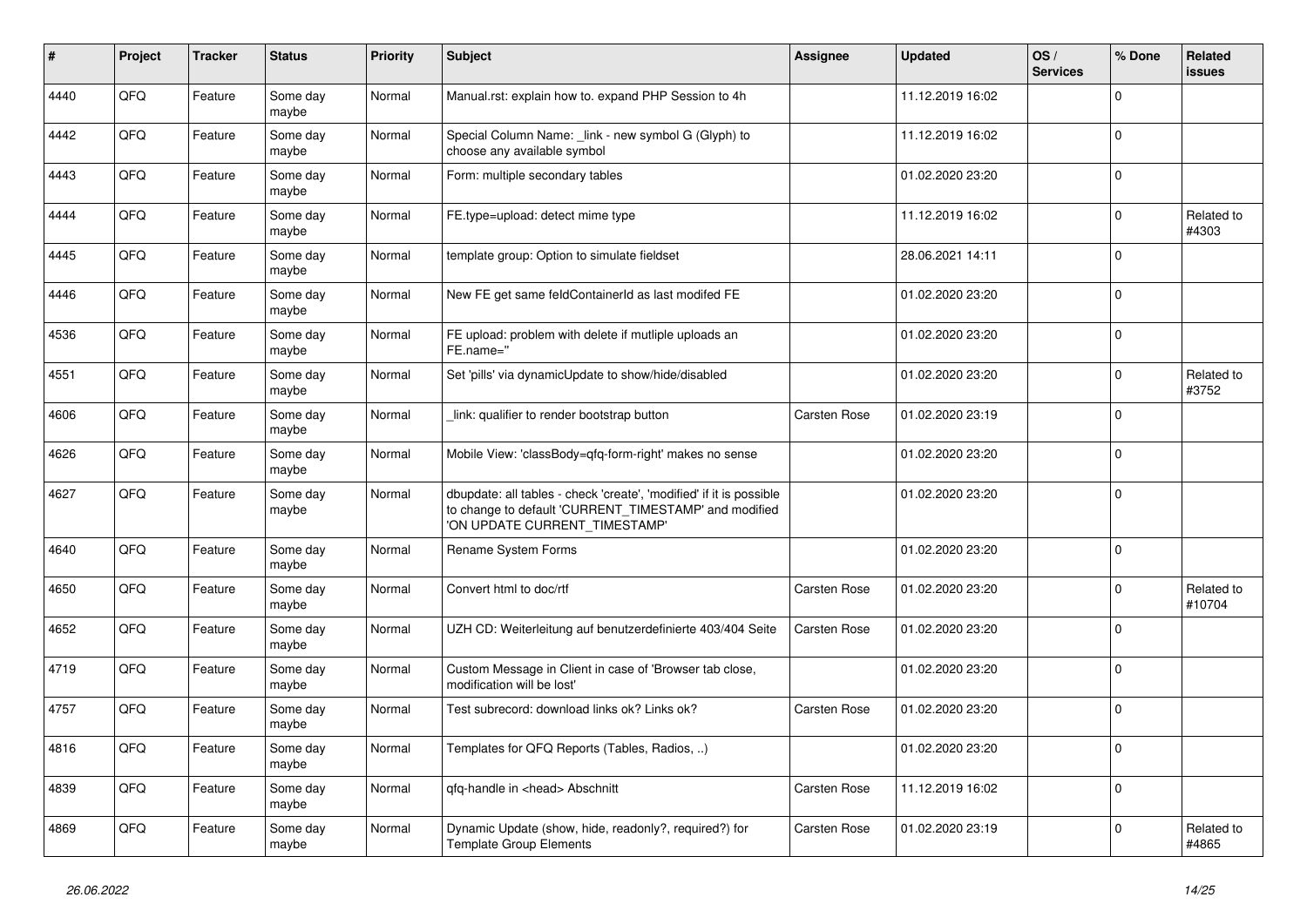| $\sharp$ | Project | <b>Tracker</b> | <b>Status</b>     | <b>Priority</b> | <b>Subject</b>                                                                                     | Assignee            | <b>Updated</b>   | OS/<br><b>Services</b> | % Done       | Related<br><b>issues</b> |
|----------|---------|----------------|-------------------|-----------------|----------------------------------------------------------------------------------------------------|---------------------|------------------|------------------------|--------------|--------------------------|
| 4872     | QFQ     | Feature        | Some day<br>maybe | Normal          | Fields of Typo3 page available in STORE_TYPO3                                                      | Carsten Rose        | 01.02.2020 23:19 |                        | $\Omega$     |                          |
| 4956     | QFQ     | Feature        | Some day<br>maybe | Normal          | Sendmail: Benutzerdefinierte Headers                                                               | Carsten Rose        | 11.12.2019 16:02 |                        | $\Omega$     |                          |
| 4974     | QFQ     | Feature        | Some day<br>maybe | Normal          | Long polling - inform all listening clients of changes                                             |                     | 11.12.2019 16:02 |                        | $\Omega$     |                          |
| 5024     | QFQ     | Feature        | Some day<br>maybe | Normal          | Fabric: Generate PDF with edits                                                                    | Benjamin Baer       | 01.02.2020 23:20 |                        | $\Omega$     | Related to<br>#10704     |
| 5129     | QFQ     | Feature        | Some day<br>maybe | Normal          | Reports: SQL fuer x Achse und y Achse                                                              |                     | 11.12.2019 16:02 |                        | $\Omega$     |                          |
| 5131     | QFQ     | Feature        | <b>New</b>        | Normal          | Activate Spin Gear ('wait/busy' indicator) via LINK attribute                                      | <b>Carsten Rose</b> | 01.02.2020 23:21 |                        | $\mathbf 0$  |                          |
| 5132     | QFQ     | Feature        | Some day<br>maybe | Normal          | Error Message sendmail missing attachment: more details                                            | <b>Carsten Rose</b> | 01.02.2020 23:19 |                        | $\Omega$     |                          |
| 5160     | QFQ     | Feature        | Some day<br>maybe | Normal          | QFQ collaborative / together.js, ShareJS, y-js, collaborative,                                     |                     | 11.12.2019 16:02 |                        | $\Omega$     |                          |
| 5342     | QFQ     | Feature        | Some day<br>maybe | Normal          | link - with HTML Attributes                                                                        |                     | 01.02.2020 23:20 |                        | $\Omega$     | Related to<br>#14077     |
| 5345     | QFQ     | Feature        | <b>New</b>        | Normal          | Report: UPDATE / INSERT / DELETE statements should<br>trigger subqueries, depending on the result. | <b>Carsten Rose</b> | 27.05.2020 16:11 |                        | $\Omega$     |                          |
| 5366     | QFQ     | Feature        | Priorize          | Normal          | Saving with keyboard shortcuts                                                                     | Benjamin Baer       | 21.03.2022 09:47 |                        | $\Omega$     |                          |
| 5389     | QFQ     | Feature        | Some day<br>maybe | Normal          | QFQ Design: Multline label / note                                                                  | Benjamin Baer       | 01.02.2020 23:19 |                        | $\Omega$     |                          |
| 5428     | QFQ     | Feature        | Some day<br>maybe | Normal          | secure thumbnail: late render on access.                                                           | Carsten Rose        | 01.02.2020 23:20 |                        | $\Omega$     |                          |
| 5452     | QFQ     | Feature        | Some day<br>maybe | Normal          | Thumbnails from PDF: bad quality                                                                   |                     | 01.02.2020 23:20 |                        | $\Omega$     |                          |
| 5455     | QFQ     | Feature        | Some day<br>maybe | Normal          | Mail Redirects grld abhaengig                                                                      |                     | 01.02.2020 23:20 |                        | $\mathbf{0}$ |                          |
| 5480     | QFQ     | Feature        | Some day<br>maybe | Normal          | QFQ: Dokumentation mit Screenshots versehen                                                        | Carsten Rose        | 01.02.2020 23:20 |                        | $\Omega$     | Related to<br>#9879      |
| 5548     | QFQ     | Feature        | Some day<br>maybe | Normal          | 801 Textfiles/Scriptfiles als Thumbnail                                                            | Carsten Rose        | 07.03.2022 16:26 |                        | $\Omega$     |                          |
| 5562     | QFQ     | Feature        | Priorize          | Normal          | Drag'n'Drop fuer Uploads                                                                           | Benjamin Baer       | 21.03.2022 09:52 |                        | $\Omega$     | Related to<br>#9706      |
| 5579     | QFQ     | Feature        | Some day<br>maybe | Normal          | Enhance Doc / Presentation: variable type 'link column type'                                       | Carsten Rose        | 01.02.2020 23:19 |                        | 0            |                          |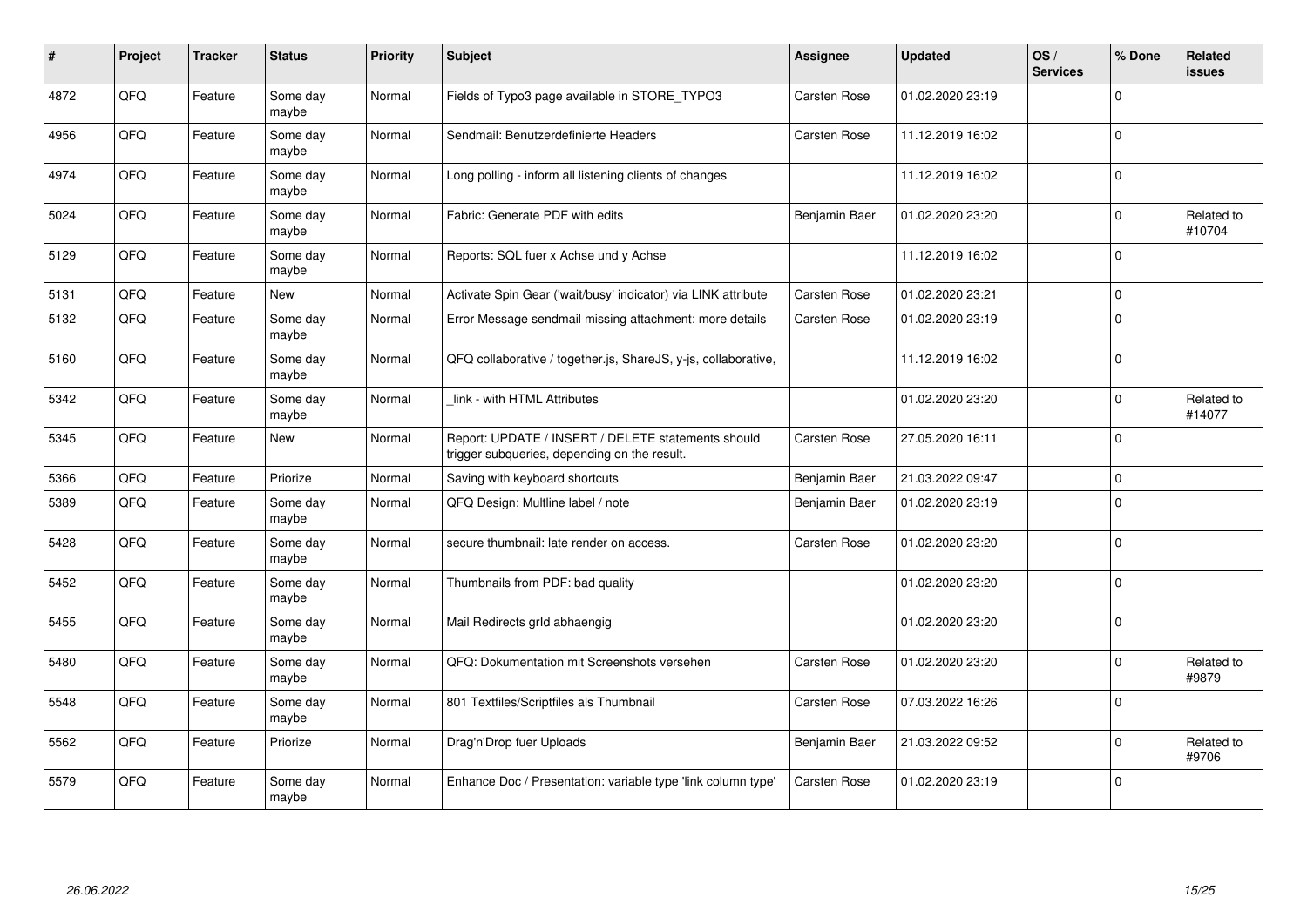| #    | Project | <b>Tracker</b> | <b>Status</b>     | <b>Priority</b> | <b>Subject</b>                                                                    | <b>Assignee</b>     | <b>Updated</b>   | OS/<br><b>Services</b> | % Done       | Related<br><b>issues</b>                    |
|------|---------|----------------|-------------------|-----------------|-----------------------------------------------------------------------------------|---------------------|------------------|------------------------|--------------|---------------------------------------------|
| 5665 | QFQ     | Feature        | Some day<br>maybe | Normal          | Versuch das '{{!' nicht mehr noetig ist.                                          | Carsten Rose        | 01.02.2020 23:20 |                        | <sup>0</sup> | Related to<br>#7432,<br>Related to<br>#7434 |
| 5695 | QFQ     | Feature        | In Progress       | Normal          | Multiform                                                                         | <b>Carsten Rose</b> | 02.01.2021 18:38 |                        | $\Omega$     |                                             |
| 5715 | QFQ     | Feature        | New               | High            | PDF Caching                                                                       | <b>Carsten Rose</b> | 03.05.2021 21:14 |                        | $\Omega$     | Related to<br>#5851,<br>Related to<br>#6357 |
| 5782 | QFQ     | Feature        | <b>New</b>        | Normal          | NextCloud API                                                                     | <b>Carsten Rose</b> | 01.02.2020 10:02 |                        | $\mathbf 0$  |                                             |
| 5783 | QFQ     | Feature        | Some day<br>maybe | Normal          | <b>BPMN View/Edit</b>                                                             |                     | 11.12.2019 16:02 |                        | $\Omega$     |                                             |
| 5805 | QFQ     | Feature        | Some day<br>maybe | Normal          | TypeAHead SQL value instead of key stored                                         |                     | 01.02.2020 23:19 |                        | $\Omega$     | Related to<br>#5444                         |
| 5850 | QFQ     | Feature        | Some day<br>maybe | Normal          | Deployment: In QFQ Doc best practice fuer zeitgemaesses<br>Deployment beschreiben |                     | 01.02.2020 23:20 |                        | $\Omega$     |                                             |
| 5851 | QFQ     | Feature        | Some day<br>maybe | Normal          | Queue System implementieren: MQTT, RabbitMQ                                       |                     | 01.02.2020 23:20 |                        | $\Omega$     | Related to<br>#5715                         |
| 5852 | QFQ     | Feature        | Some day<br>maybe | Normal          | Logging: mail.log / sql.log - im FE anzeigen und via AJAX<br>aktualisieren        | <b>Carsten Rose</b> | 01.02.2020 23:19 |                        | 0            | Related to<br>#5885                         |
| 5892 | QFQ     | Feature        | Some day<br>maybe | Normal          | QFQ should use T3 API to manipulate FE GROUP<br>membership                        |                     | 01.02.2020 23:20 |                        | $\mathbf 0$  |                                             |
| 5893 | QFQ     | Feature        | Some day<br>maybe | Normal          | Edit on double-click                                                              |                     | 01.02.2020 23:19 |                        | 0            | Related to<br>#5894                         |
| 5894 | QFQ     | Feature        | Feedback          | Normal          | Typeahead in Report: show/hide rows dynamically                                   | <b>Carsten Rose</b> | 18.02.2022 08:50 |                        | <sup>0</sup> | Related to<br>#5893,<br>Related to<br>#5885 |
| 5895 | QFQ     | Feature        | Some day<br>maybe | Normal          | Tutorial: List of all QFQ Features                                                |                     | 01.02.2020 23:19 |                        | 0            |                                             |
| 5923 | QFQ     | Feature        | Some day<br>maybe | Normal          | fillStoreSystemBySqlLate                                                          |                     | 01.02.2020 23:19 |                        | 0            |                                             |
| 5942 | QFQ     | Feature        | Priorize          | Normal          | 'L' and 'type': append to links, generate via '_link' by using 'u:'               | <b>Carsten Rose</b> | 01.02.2020 10:13 |                        | $\Omega$     |                                             |
| 5983 | QFQ     | Feature        | Some day<br>maybe | Normal          | Form Submit (save & update): normalize date/-time FE                              | Carsten Rose        | 01.02.2020 23:19 |                        | $\mathbf 0$  |                                             |
| 6083 | QFQ     | Feature        | Some day<br>maybe | Normal          | Dynamic Update: Value Check via SQL                                               |                     | 11.12.2019 16:02 |                        | $\mathbf 0$  |                                             |
| 6084 | QFQ     | Feature        | Some day<br>maybe | Normal          | New escape type: 'D' - convert date                                               |                     | 01.02.2020 23:19 |                        | 0            |                                             |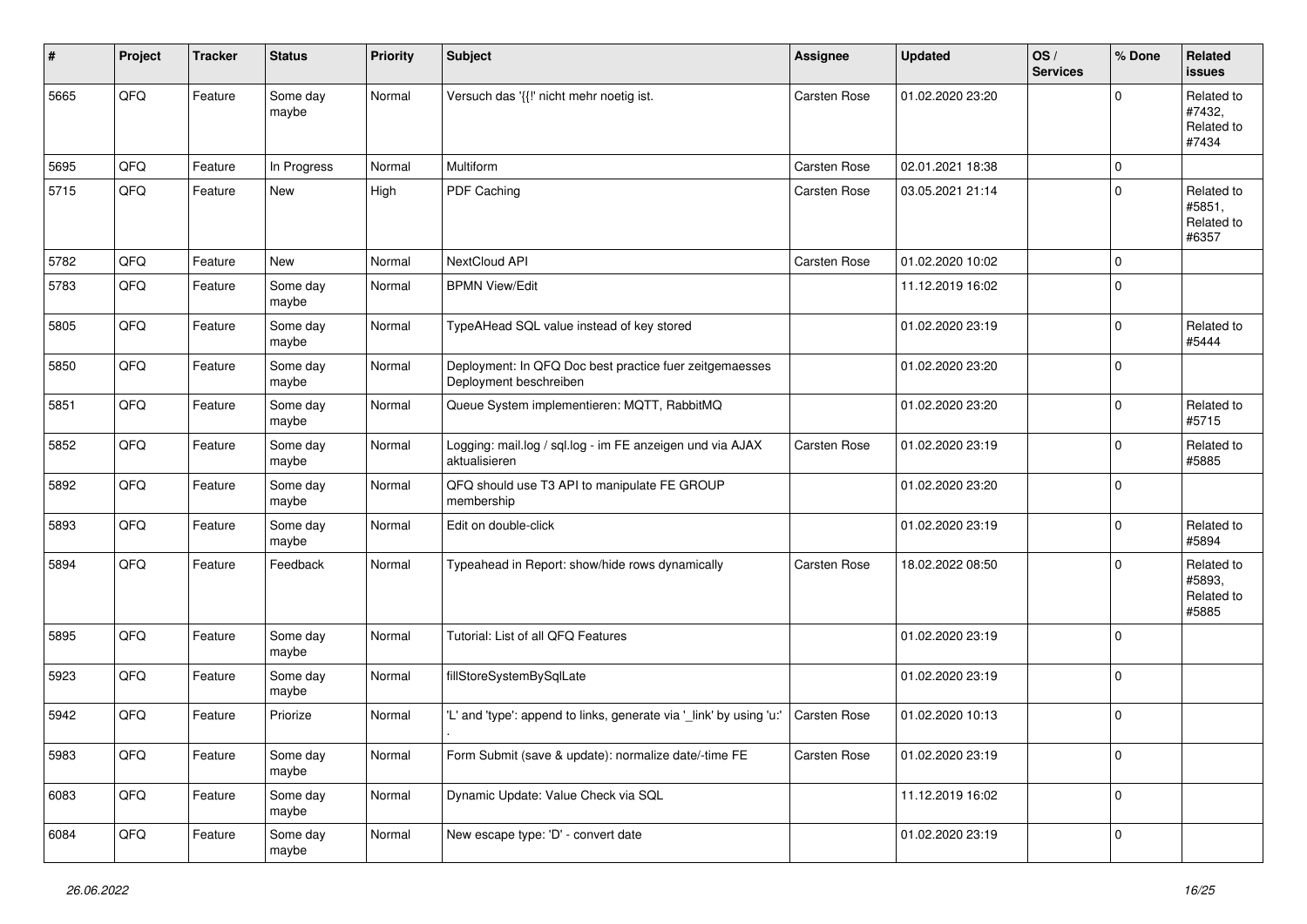| #    | Project | <b>Tracker</b> | <b>Status</b>     | <b>Priority</b> | <b>Subject</b>                                                                                                             | <b>Assignee</b>     | <b>Updated</b>   | OS/<br><b>Services</b> | % Done      | Related<br>issues                           |
|------|---------|----------------|-------------------|-----------------|----------------------------------------------------------------------------------------------------------------------------|---------------------|------------------|------------------------|-------------|---------------------------------------------|
| 6224 | QFQ     | Feature        | Priorize          | Normal          | Dynamic update: fade in/out fields                                                                                         | Benjamin Baer       | 21.03.2022 09:50 |                        | 0           |                                             |
| 6250 | QFQ     | Feature        | In Progress       | Normal          | Enhance layout: a) Subrecord, b) Subrecord-Title                                                                           | Carsten Rose        | 01.02.2020 23:22 |                        | U           | Related to<br>#5391                         |
| 6261 | QFQ     | Feature        | <b>New</b>        | Normal          | Persistent SIP                                                                                                             | Carsten Rose        | 12.06.2021 09:07 |                        | $\Omega$    | Related to<br>#10819                        |
| 6288 | QFQ     | Feature        | Some day<br>maybe | Normal          | Best Practice: Erklaeren wie man ein Formular ganz in<br>'weiss' erstellen kann                                            |                     | 11.12.2019 16:02 |                        | $\Omega$    |                                             |
| 6289 | QFQ     | Feature        | New               | Normal          | Form: Log                                                                                                                  | <b>Carsten Rose</b> | 01.02.2020 23:21 |                        | $\Omega$    |                                             |
| 6292 | QFQ     | Feature        | New               | Normal          | Download: File speichern mit Hash aber original Filename in<br>der Datenbank vermerken fuer Downloads                      | <b>Carsten Rose</b> | 01.02.2020 23:21 |                        | 0           |                                             |
| 6299 | QFQ     | Feature        | Some day<br>maybe | Normal          | Attack detection: log table with invalid SIP access                                                                        |                     | 11.12.2019 16:02 |                        | 0           | Related to<br>#3947                         |
| 6437 | QFQ     | Feature        | New               | Normal          | Neuer Mode Button bei FormElementen                                                                                        | Carsten Rose        | 01.02.2020 23:21 |                        | U           | Related to<br>#9668,<br>Blocked by<br>#9678 |
| 6515 | QFQ     | Feature        | Some day<br>maybe | Normal          | Formular: Felder dynamisch ein/ausblenden                                                                                  |                     | 11.12.2019 16:02 |                        | $\Omega$    |                                             |
| 6594 | QFQ     | Feature        | New               | Normal          | Excel: on download, check if there is a valid sip                                                                          | <b>Carsten Rose</b> | 01.02.2020 23:21 |                        | 0           |                                             |
| 6602 | QFQ     | Feature        | <b>New</b>        | Normal          | Formlet: in Report auf Mausklick ein mini-form oeffnen                                                                     | Carsten Rose        | 11.12.2019 16:16 |                        | $\Omega$    |                                             |
| 6704 | QFQ     | Feature        | Some day<br>maybe | Normal          | Upload Mode: Bilder in Notizen rechts sollen aktuellen<br>Upload repräsentieren.                                           |                     | 01.02.2020 23:19 |                        | $\Omega$    | Related to<br>#3264                         |
| 6715 | QFQ     | Feature        | Some day<br>maybe | Normal          | Code-Refactoring: dbArray vereinheitlichen                                                                                 | Carsten Rose        | 11.12.2019 16:02 |                        | 0           |                                             |
| 6723 | QFQ     | Feature        | New               | Normal          | Report QFQ Installation and Version                                                                                        | Carsten Rose        | 12.06.2021 09:07 |                        | $\mathbf 0$ |                                             |
| 6765 | QFQ     | Feature        | <b>New</b>        | Normal          | Moeglichkeit via QFQ eigene Logs zu schreiben                                                                              | Carsten Rose        | 01.02.2020 23:21 |                        | $\Omega$    |                                             |
| 6801 | QFQ     | Feature        | Priorize          | Normal          | Fabric: Maximize / Fulllscreen                                                                                             | Benjamin Baer       | 21.03.2022 09:56 |                        | 0           |                                             |
| 6855 | QFQ     | Feature        | New               | Normal          | With {{feUser:U}}!={{feUser:T}}: Save / Delete: only possible<br>with {{feUserSave:U}}='yes' and '{{feUserDelete:U}}='yes' | Carsten Rose        | 01.02.2020 23:21 |                        | $\Omega$    |                                             |
| 6870 | QFQ     | Feature        | Priorize          | Normal          | Click on '_link' triggers an API call                                                                                      | Benjamin Baer       | 03.01.2022 08:25 |                        | $\Omega$    |                                             |
| 6970 | QFQ     | Feature        | Some day<br>maybe | Normal          | tablesorter: default fuer 'sortReset' aendern von 'Ctrl' zu 'Alt'                                                          | Benjamin Baer       | 01.02.2020 23:21 |                        | $\Omega$    |                                             |
| 6972 | QFQ     | Feature        | Some day<br>maybe | Normal          | Fabric Clipboard / cross browser tab                                                                                       | Benjamin Baer       | 01.02.2020 23:21 |                        | $\mathbf 0$ |                                             |
| 6992 | QFQ     | Feature        | Some day<br>maybe | Normal          | DB exception: Syntax Highlight                                                                                             |                     | 11.12.2019 16:01 |                        | 0           | Related to<br>#5450                         |
| 6998 | QFQ     | Feature        | Priorize          | Normal          | Form: with debug=on show column information as tooltip of<br>column label                                                  | <b>Carsten Rose</b> | 01.02.2020 10:13 |                        | 0           |                                             |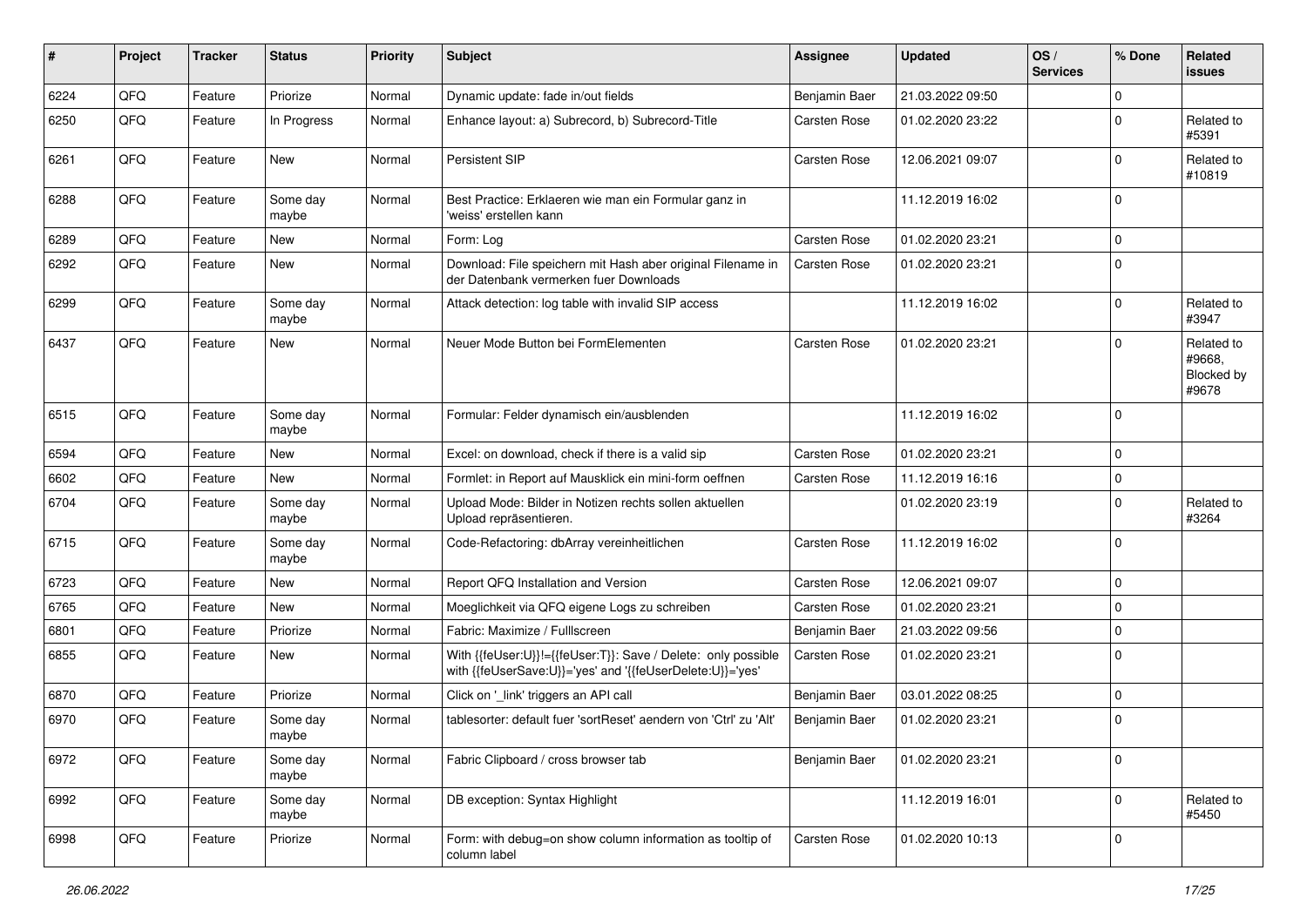| #    | Project | <b>Tracker</b> | <b>Status</b>     | <b>Priority</b> | Subject                                                                                        | <b>Assignee</b>     | <b>Updated</b>   | OS/<br><b>Services</b> | % Done       | Related<br>issues          |
|------|---------|----------------|-------------------|-----------------|------------------------------------------------------------------------------------------------|---------------------|------------------|------------------------|--------------|----------------------------|
| 7099 | QFQ     | Feature        | New               | Normal          | Redesign FormEditor                                                                            | Carsten Rose        | 01.02.2020 23:21 |                        | $\mathbf{0}$ |                            |
| 7100 | QFQ     | Feature        | Some day<br>maybe | Normal          | Download: log access, max downloads, time limit                                                |                     | 01.02.2020 23:19 |                        | $\mathbf 0$  |                            |
| 7102 | QFQ     | Feature        | New               | Normal          | Comment sign in report: '#' and '--'                                                           | <b>Carsten Rose</b> | 01.02.2020 23:21 |                        | 0            |                            |
| 7104 | QFQ     | Feature        | Some day<br>maybe | Normal          | Manual: hint about escaping if '\r' appears in mail body                                       |                     | 11.12.2019 16:01 |                        | 0            |                            |
| 7105 | QFQ     | Feature        | Some day<br>maybe | Normal          | Beispiel wie man in einer zweiten Tabelle speichert.                                           |                     | 11.12.2019 16:01 |                        | 0            |                            |
| 7106 | QFQ     | Feature        | Some day<br>maybe | Normal          | Beispiel Nummerierung von Rows in Report                                                       |                     | 11.12.2019 16:01 |                        | 0            |                            |
| 7107 | QFQ     | Feature        | Some day<br>maybe | Normal          | Showcase Registration Tool: Anmeldung / Administration :<br>Liste Anmeldungen / Emaileinaldung | <b>Carsten Rose</b> | 11.12.2019 16:01 |                        | $\mathbf 0$  |                            |
| 7108 | QFQ     | Feature        | Some day<br>maybe | Normal          | QFQ Wrap Elements                                                                              |                     | 11.12.2019 16:01 |                        | $\mathbf 0$  |                            |
| 7109 | QFQ     | Feature        | <b>New</b>        | Normal          | Dynamic Updates: row/element hide                                                              | <b>Carsten Rose</b> | 01.02.2020 23:22 |                        | $\mathbf{0}$ | Has<br>duplicate<br>#4081  |
| 7119 | QFQ     | Feature        | <b>New</b>        | Normal          | Upload: scaleDownWidth, scaleDownHeight                                                        | <b>Carsten Rose</b> | 01.02.2020 23:21 |                        | 0            |                            |
| 7175 | QFQ     | Feature        | New               | Normal          | Upload: md5 hash as filename                                                                   | <b>Carsten Rose</b> | 01.02.2020 23:21 |                        | 0            |                            |
| 7217 | QFQ     | Feature        | Priorize          | Normal          | Download: notice User if `_sip=?` is missing                                                   | <b>Carsten Rose</b> | 01.02.2020 10:13 |                        | 0            |                            |
| 7229 | QFQ     | Feature        | Some day<br>maybe | Normal          | New FormElement.type: Button                                                                   |                     | 01.02.2021 12:32 |                        | $\mathbf 0$  |                            |
| 7239 | QFQ     | Feature        | New               | Normal          | TinyMCE: html tag whitelist                                                                    | <b>Carsten Rose</b> | 01.02.2020 23:21 |                        | $\mathbf{0}$ | Related to<br>#14320       |
| 7278 | QFQ     | Feature        | Some day<br>maybe | Normal          | Form: Wert vordefinieren der immer gesetzt wird                                                |                     | 02.05.2021 09:27 |                        | $\mathbf 0$  |                            |
| 7280 | QFQ     | Feature        | New               | Normal          | recently used table                                                                            | Carsten Rose        | 01.02.2020 23:21 |                        | 0            |                            |
| 7290 | QFQ     | Feature        | Priorize          | Normal          | FormEditor: title as textarea if LEN(title)>60                                                 | Carsten Rose        | 01.02.2020 10:13 |                        | $\mathbf{0}$ | <b>Blocked by</b><br>#7682 |
| 7336 | QFQ     | Feature        | Some day<br>maybe | Normal          | PDF Upload: disallow PDFs with specific Meta information                                       | <b>Carsten Rose</b> | 11.12.2019 16:01 |                        | $\mathbf 0$  |                            |
| 7342 | QFQ     | Feature        | New               | Normal          | add content = hide_this                                                                        | <b>Carsten Rose</b> | 01.02.2020 23:21 |                        | 0            |                            |
| 7452 | QFQ     | Feature        | Some day<br>maybe | Normal          | automate deployment new QFQ version                                                            | Carsten Rose        | 16.09.2021 15:10 |                        | 0            |                            |
| 7453 | QFQ     | Feature        | Some day<br>maybe | Normal          | import / export forms QFQ                                                                      | Carsten Rose        | 16.09.2021 15:10 |                        | 0            |                            |
| 7480 | QFQ     | Feature        | New               | Normal          | Record History (Undo / Redo)                                                                   | Carsten Rose        | 11.12.2019 16:16 |                        | $\mathbf 0$  | Related to<br>#2361        |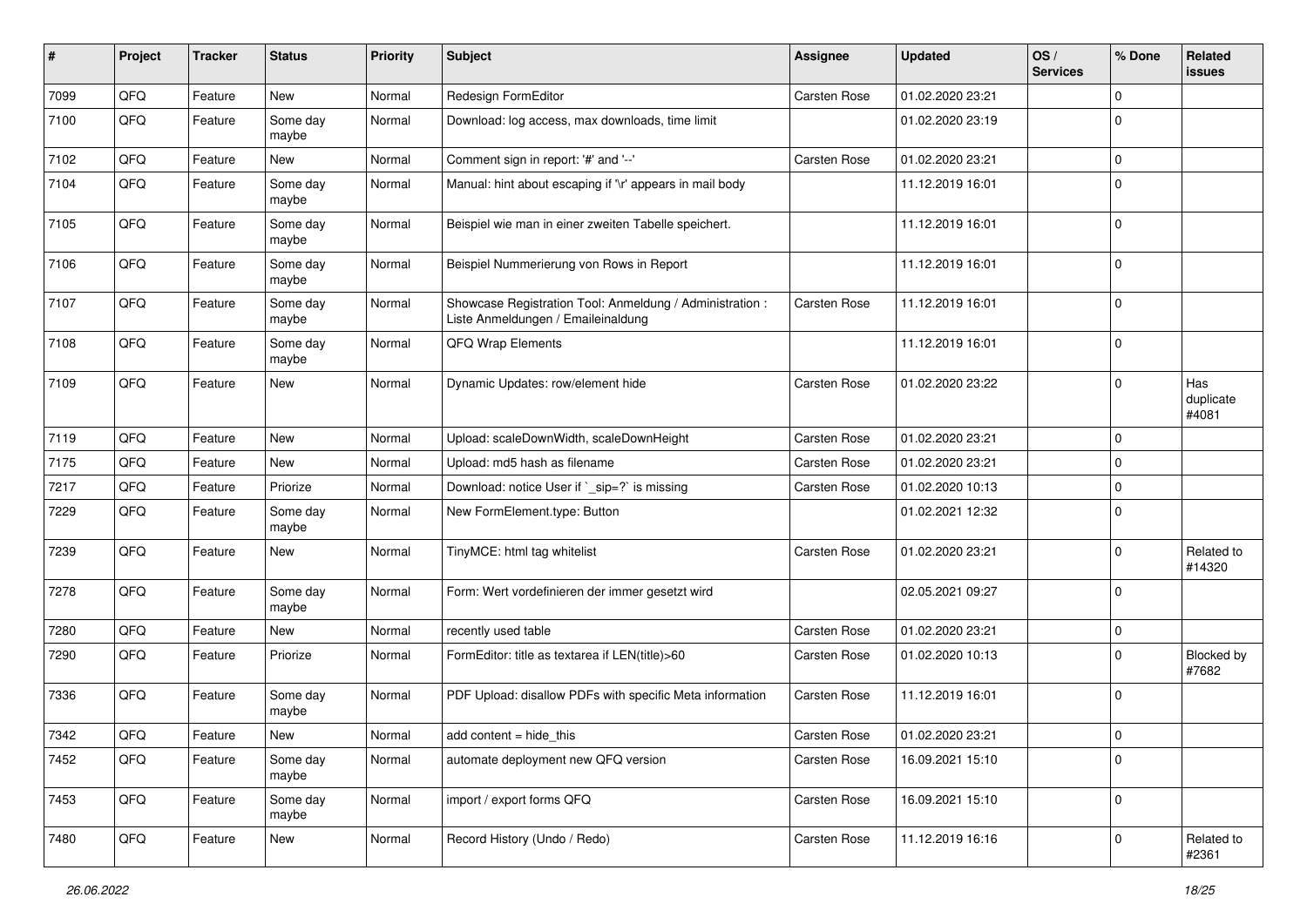| #    | Project | <b>Tracker</b> | <b>Status</b>     | <b>Priority</b> | Subject                                                                               | <b>Assignee</b>     | <b>Updated</b>   | OS/<br><b>Services</b> | % Done         | Related<br>issues                                                      |
|------|---------|----------------|-------------------|-----------------|---------------------------------------------------------------------------------------|---------------------|------------------|------------------------|----------------|------------------------------------------------------------------------|
| 7481 | QFQ     | Feature        | <b>New</b>        | Normal          | Detect 'BaseUrl' automatically                                                        | <b>Carsten Rose</b> | 01.02.2020 23:21 |                        | $\Omega$       |                                                                        |
| 7519 | QFQ     | Feature        | New               | Normal          | Select: Multi                                                                         | <b>Carsten Rose</b> | 01.02.2020 23:22 |                        | $\mathbf 0$    |                                                                        |
| 7520 | QFQ     | Feature        | New               | Normal          | QR Code:  AS _qr ( AS _link)                                                          | Carsten Rose        | 01.02.2020 23:22 |                        | $\overline{0}$ |                                                                        |
| 7521 | QFQ     | Feature        | New               | Normal          | TemplateGroup: fe.type=upload                                                         | <b>Carsten Rose</b> | 01.02.2020 23:21 |                        | $\mathbf 0$    | Related to<br>#9706                                                    |
| 7522 | QFQ     | Feature        | Priorize          | Normal          | Inserting default index.html to folder (Avoid Apache Indexing)                        | <b>Carsten Rose</b> | 01.02.2020 10:13 |                        | $\overline{0}$ |                                                                        |
| 7602 | QFQ     | Feature        | ToDo              | High            | Multi Select: with checkboxes                                                         | Benjamin Baer       | 22.03.2022 09:07 |                        | $\overline{0}$ |                                                                        |
| 7630 | QFQ     | Feature        | Priorize          | Normal          | detailed error message for simple upload                                              | <b>Carsten Rose</b> | 01.02.2020 10:13 |                        | $\mathbf 0$    |                                                                        |
| 7660 | QFQ     | Feature        | <b>New</b>        | Normal          | IMAP: import mails to DB, move / delete mails                                         | Carsten Rose        | 01.02.2020 09:52 |                        | $\mathbf 0$    |                                                                        |
| 7681 | QFQ     | Feature        | New               | Normal          | Optional switch off 'check for modified record'                                       | <b>Carsten Rose</b> | 01.02.2020 23:21 |                        | $\mathbf 0$    |                                                                        |
| 7683 | QFQ     | Feature        | New               | Normal          | Special column names in '{{ SELECT  AS _link }}' should be   Carsten Rose<br>detected |                     | 01.02.2020 23:21 |                        | $\overline{0}$ |                                                                        |
| 7730 | QFQ     | Feature        | Priorize          | Normal          | SELECT Box: title in between                                                          | Benjamin Baer       | 01.02.2020 23:22 |                        | $\mathbf 0$    |                                                                        |
| 7732 | QFQ     | Feature        | Some day<br>maybe | Normal          | Javascript: Lazy Loading der add on libs                                              | Benjamin Baer       | 08.06.2022 10:38 |                        | $\Omega$       | Related to<br>#12611,<br>Related to<br>#12490,<br>Related to<br>#10013 |
| 7812 | QFQ     | Feature        | <b>New</b>        | Normal          | FE 'Subrecord' - new option 'subrecordShowFilter',<br>'subrecordPaging'               | Carsten Rose        | 01.02.2020 23:22 |                        | $\mathbf 0$    |                                                                        |
| 7850 | QFQ     | Feature        | New               | High            | Upload records: non 'pathFileName' column                                             | <b>Carsten Rose</b> | 03.05.2021 21:14 |                        | $\overline{0}$ |                                                                        |
| 7920 | QFQ     | Feature        | New               | Normal          | FE: Syntax Highlight, Zeinlenumbruch                                                  | Carsten Rose        | 01.02.2020 10:03 |                        | $\mathbf 0$    |                                                                        |
| 7921 | QFQ     | Feature        | Some day<br>maybe | Normal          | Rest API Export: URL kuerzer machen                                                   |                     | 01.02.2020 23:19 |                        | $\Omega$       |                                                                        |
| 7924 | QFQ     | Feature        | New               | Normal          | Radio/Checkbox with Tooltip                                                           | <b>Carsten Rose</b> | 01.02.2020 23:22 |                        | $\overline{0}$ |                                                                        |
| 7965 | QFQ     | Feature        | Priorize          | Normal          | Input type 'text' with visual format - currency                                       | Benjamin Baer       | 03.01.2022 07:45 |                        | $\Omega$       |                                                                        |
| 8034 | QFQ     | Feature        | Priorize          | Normal          | FormElement 'data': 22.22.2222 should not be accepted                                 | <b>Carsten Rose</b> | 01.02.2020 10:13 |                        | $\mathbf 0$    |                                                                        |
| 8044 | QFQ     | Feature        | Priorize          | Normal          | Transaction: a) Form, b) Report                                                       | Carsten Rose        | 05.05.2021 22:14 |                        | $\Omega$       | Related to<br>#8043                                                    |
| 8056 | QFG     | Feature        | Some day<br>maybe | Normal          | Termin Organisation (Reservation)                                                     |                     | 01.02.2020 23:19 |                        | 0              | Related to<br>#8658                                                    |
| 8082 | QFQ     | Feature        | Priorize          | High            | Contact form without saving record                                                    | Carsten Rose        | 07.12.2021 15:20 |                        | $\overline{0}$ | Related to<br>#8587,<br><b>Blocks</b><br>#11850                        |
| 8089 | QFG     | Feature        | New               | Normal          | Copy/Paste for FormElements                                                           | Carsten Rose        | 01.02.2020 23:22 |                        | $\overline{0}$ |                                                                        |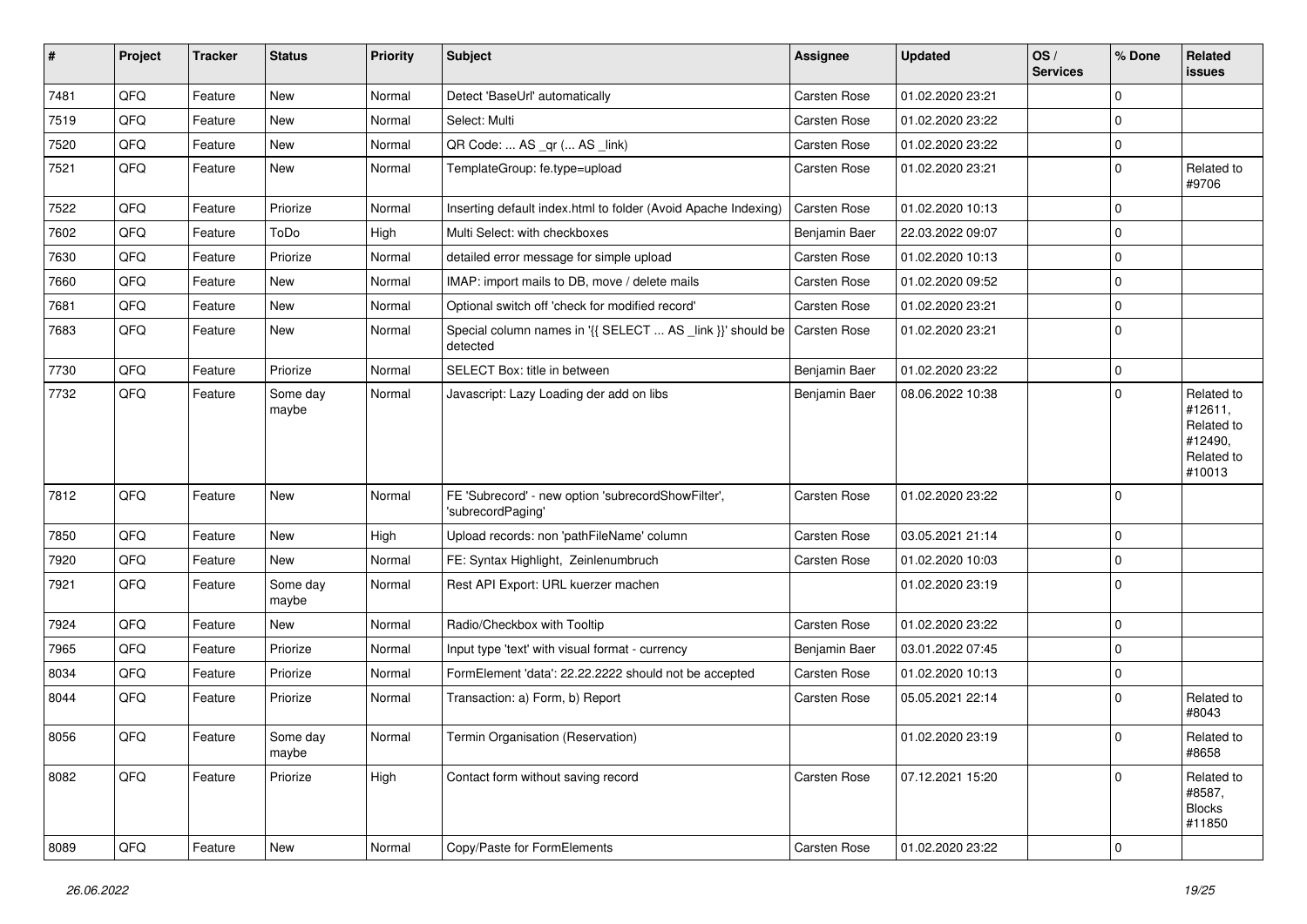| #    | Project | <b>Tracker</b> | <b>Status</b>     | <b>Priority</b> | <b>Subject</b>                                                                                         | Assignee            | <b>Updated</b>   | OS/<br><b>Services</b> | % Done         | Related<br>issues    |
|------|---------|----------------|-------------------|-----------------|--------------------------------------------------------------------------------------------------------|---------------------|------------------|------------------------|----------------|----------------------|
| 8101 | QFQ     | Feature        | Some day<br>maybe | Normal          | Password hash: support further hashing methods                                                         | Carsten Rose        | 16.09.2021 15:10 |                        | <sup>0</sup>   |                      |
| 8187 | QFQ     | Feature        | New               | Normal          | Subrecord: enable/hide new button - make new/edit/delete<br>customizeable.                             | <b>Carsten Rose</b> | 06.03.2021 18:44 |                        | $\Omega$       | Related to<br>#11326 |
| 8204 | QFQ     | Feature        | Priorize          | High            | Position 'required mark'                                                                               | Carsten Rose        | 16.06.2021 13:44 |                        | 0              |                      |
| 8217 | QFQ     | Feature        | New               | Normal          | if-elseif-else construct                                                                               | Carsten Rose        | 16.03.2021 18:41 |                        | $\Omega$       | Related to<br>#10716 |
| 8277 | QFQ     | Feature        | Priorize          | Normal          | fe.parameter.default=                                                                                  | Carsten Rose        | 01.02.2020 23:17 |                        | <sup>0</sup>   | Related to<br>#8113  |
| 8336 | QFQ     | Feature        | New               | Normal          | Form > modified > Close New: a) Optional disable popup, b)<br>custom text, c) mode on save: close stay | <b>Carsten Rose</b> | 01.02.2020 23:22 |                        | $\Omega$       | Related to<br>#8335  |
| 8520 | QFQ     | Feature        | Some day<br>maybe | Normal          | Bring QFQ to Composer                                                                                  | Carsten Rose        | 16.09.2021 15:10 |                        | 0              |                      |
| 8584 | QFQ     | Feature        | Priorize          | Normal          | FE 'Action' - never assign to Container (except Template<br>Group)                                     | Carsten Rose        | 01.02.2020 10:13 |                        | $\mathbf 0$    |                      |
| 8585 | QFQ     | Feature        | Priorize          | Normal          | Enhance Error message for 'unknown form'                                                               | Carsten Rose        | 01.02.2020 10:13 |                        | 0              |                      |
| 8586 | QFQ     | Feature        | Some day<br>maybe | Normal          | QFQ: Enhance Error message for 'record not found'                                                      | Carsten Rose        | 16.09.2021 15:10 |                        | $\Omega$       |                      |
| 8702 | QFQ     | Feature        | New               | Normal          | Load Record which is locked: missing user info                                                         | Carsten Rose        | 11.12.2019 16:16 |                        | <sup>0</sup>   | Related to<br>#9789  |
| 8719 | QFQ     | Feature        | New               | Normal          | extraButtonLock: add support for 0/1                                                                   | Carsten Rose        | 01.02.2020 23:22 |                        | $\mathbf 0$    |                      |
| 8806 | QFQ     | Feature        | New               | Normal          | SQL Function nl2br                                                                                     | Carsten Rose        | 01.02.2020 23:22 |                        | $\mathbf 0$    |                      |
| 8892 | QFQ     | Feature        | Some day<br>maybe | Normal          | Display and Edit SQL Comments in Form Editor                                                           | Carsten Rose        | 11.12.2019 16:01 |                        | $\Omega$       |                      |
| 8894 | QFQ     | Feature        | Some day<br>maybe | Normal          | Documentation Tags Usable in QFQ Application                                                           | Carsten Rose        | 11.12.2019 16:01 |                        | $\Omega$       |                      |
| 8962 | QFQ     | Feature        | New               | High            | allow for form fields with identical names                                                             | Carsten Rose        | 03.05.2021 21:14 |                        | 0              |                      |
| 8963 | QFQ     | Feature        | Priorize          | Normal          | Setting values in a store: flexible way                                                                | Carsten Rose        | 05.05.2021 22:10 |                        | $\Omega$       | Related to<br>#8975  |
| 8975 | QFQ     | Feature        | New               | Normal          | Report Notation: 2.0                                                                                   | Carsten Rose        | 01.02.2020 23:22 |                        | 0              | Related to<br>#8963  |
| 9052 | QFQ     | Feature        | Feedback          | High            | Report: CodeMirror with SQL Syntax Highlight in FE                                                     | Enis Nuredini       | 08.06.2022 10:25 |                        | $\overline{0}$ |                      |
| 9128 | QFQ     | Feature        | New               | Normal          | Error Message: not replaced variables- a) replace back to '{',<br>b) underline                         | <b>Carsten Rose</b> | 01.02.2020 23:22 |                        | $\Omega$       | Related to<br>#9129  |
| 9129 | QFQ     | Feature        | New               | Normal          | sqlValidate: Message as notification, not as error                                                     | Carsten Rose        | 01.02.2020 23:22 |                        | 0              | Related to<br>#9128  |
| 9130 | QFQ     | Feature        | Some day<br>maybe | Normal          | tablesorter: Automatic Row numbering / Zeilenummer                                                     | Benjamin Baer       | 01.02.2020 23:22 |                        | 0              |                      |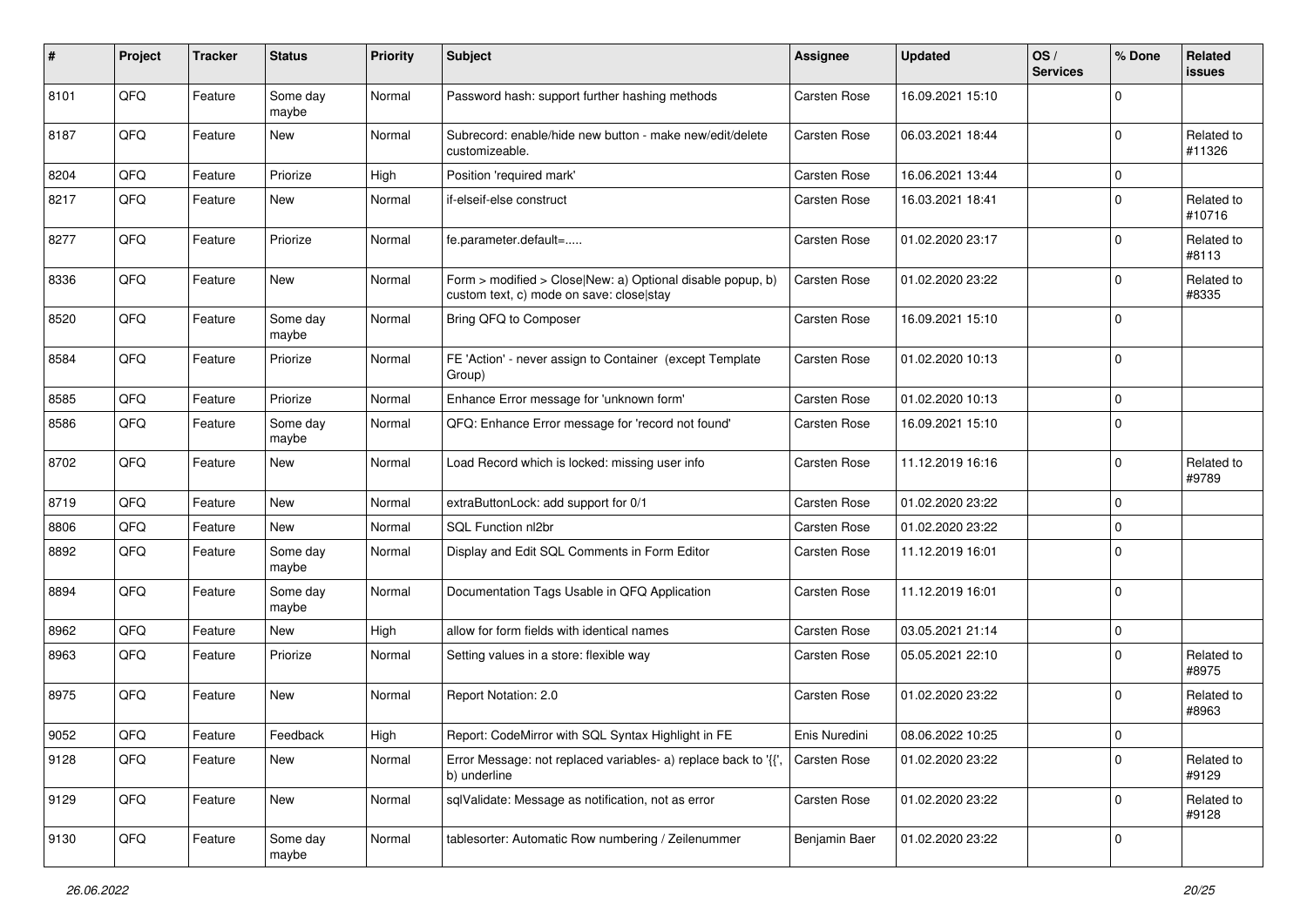| #    | Project | <b>Tracker</b> | <b>Status</b>     | <b>Priority</b> | Subject                                                                                                                               | <b>Assignee</b>     | <b>Updated</b>   | OS/<br><b>Services</b> | % Done       | Related<br>issues                                                    |
|------|---------|----------------|-------------------|-----------------|---------------------------------------------------------------------------------------------------------------------------------------|---------------------|------------------|------------------------|--------------|----------------------------------------------------------------------|
| 9135 | QFQ     | Feature        | Priorize          | Normal          | Progress Bar generic / replace old hourglass download<br>popup                                                                        | Benjamin Baer       | 03.01.2022 07:43 |                        | 0            |                                                                      |
| 9136 | QFQ     | Feature        | New               | Normal          | Create ZIP files with dynamic PDFs                                                                                                    | <b>Carsten Rose</b> | 01.02.2020 23:22 |                        | 0            |                                                                      |
| 9208 | QFQ     | Feature        | <b>New</b>        | Normal          | Manage 'recent' records                                                                                                               | <b>Carsten Rose</b> | 01.02.2020 23:22 |                        | $\mathbf{0}$ |                                                                      |
| 9221 | QFQ     | Feature        | New               | Normal          | typeAhead: Zeichenlimite ausschalten                                                                                                  | <b>Carsten Rose</b> | 08.05.2021 17:06 |                        | 0            |                                                                      |
| 9346 | QFQ     | Feature        | Priorize          | Normal          | beforeSave: check if an upload is given                                                                                               | <b>Carsten Rose</b> | 11.06.2021 21:18 |                        | 0            |                                                                      |
| 9348 | QFQ     | Feature        | New               | Normal          | defaultThumbnailSize: pre render thumbnails                                                                                           | <b>Carsten Rose</b> | 12.06.2021 09:05 |                        | 0            |                                                                      |
| 9352 | QFQ     | Feature        | New               | Normal          | FE 'Native' fire slaveld, sqlAfter, sqlIns                                                                                            | <b>Carsten Rose</b> | 01.02.2020 23:22 |                        | 0            |                                                                      |
| 9394 | QFQ     | Feature        | Priorize          | Normal          | REST: allow for non numerical ids in get requests                                                                                     | Carsten Rose        | 05.05.2021 22:10 |                        | 0            |                                                                      |
| 9537 | QFQ     | Feature        | New               | Normal          | FormEditor: Edit fieldset in FrontEnd                                                                                                 | <b>Carsten Rose</b> | 01.02.2020 23:22 |                        | 0            |                                                                      |
| 9548 | QFQ     | Feature        | Feedback          | High            | FormElement: Pattern mismatch - optional report only on<br>focus lost                                                                 | Benjamin Baer       | 03.05.2021 21:14 |                        | $\mathbf 0$  |                                                                      |
| 9579 | QFQ     | Feature        | Some day<br>maybe | Normal          | Multiform with Process Row                                                                                                            | Carsten Rose        | 11.12.2019 16:01 |                        | $\mathbf 0$  |                                                                      |
| 9602 | QFQ     | Feature        | New               | Normal          | Form definition as JSON                                                                                                               | <b>Carsten Rose</b> | 01.02.2020 23:21 |                        | $\mathbf 0$  | Related to<br>#9600                                                  |
| 9668 | QFQ     | Feature        | Priorize          | Normal          | Form.mode: rename 'hidden' to 'hide'                                                                                                  | <b>Carsten Rose</b> | 05.05.2021 22:14 |                        | 0            | Related to<br>#6437                                                  |
| 9704 | QFQ     | Feature        | Some day<br>maybe | Normal          | Thumbnails Generieren beim Splitten von PDF Files                                                                                     | <b>Carsten Rose</b> | 11.12.2019 16:01 |                        | 0            |                                                                      |
| 9706 | QFQ     | Feature        | New               | Normal          | Multi File Upload (hidden template group)                                                                                             | Carsten Rose        | 01.02.2020 23:22 |                        | $\mathbf 0$  | Related to<br>#7521,<br>Related to<br>#5562,<br>Related to<br>#13330 |
| 9707 | QFQ     | Feature        | New               | Normal          | SIP security: encode pageld and check pageld on decode                                                                                | <b>Carsten Rose</b> | 01.02.2020 23:22 |                        | $\mathbf 0$  |                                                                      |
| 9777 | QFQ     | Feature        | New               | Normal          | Logging QFQ Variables                                                                                                                 | <b>Carsten Rose</b> | 16.12.2019 17:17 |                        | 0            |                                                                      |
| 9781 | QFQ     | Feature        | New               | Normal          | Button: CSS class to make buttons smaller                                                                                             | <b>Carsten Rose</b> | 01.02.2020 23:22 |                        | 0            |                                                                      |
| 9811 | QFQ     | Feature        | New               | Normal          | Report: tag every n'th row                                                                                                            | <b>Carsten Rose</b> | 01.02.2020 23:22 |                        | 0            |                                                                      |
| 9853 | QFQ     | Feature        | New               | Normal          | Check das SQL / QFQ / Mail Logfile geschrieben wird                                                                                   |                     | 09.01.2020 11:15 |                        | 0            |                                                                      |
| 9900 | QFQ     | Feature        | Priorize          | Normal          | Generic API Call: tt-content record >> JSON                                                                                           | <b>Carsten Rose</b> | 01.02.2020 10:13 |                        | $\mathbf 0$  |                                                                      |
| 9927 | QFQ     | Feature        | New               | Normal          | QFQ Update: a) Update nur machen wenn BE User<br>eingeloggt ist., b) Bei Fehler genaue Meldung welcher<br>Updateschritt Probleme hat. | Carsten Rose        | 22.01.2020 12:59 |                        | 0            |                                                                      |
| 9928 | QFQ     | Feature        | Priorize          | Normal          | SpecialColumnName: a) Deprecated: ' AS "_+tag " ', b)<br>New: ' AS "_ <tag1><tag2>"'</tag2></tag1>                                    | <b>Carsten Rose</b> | 01.02.2020 23:17 |                        | 0            | Related to<br>#9929                                                  |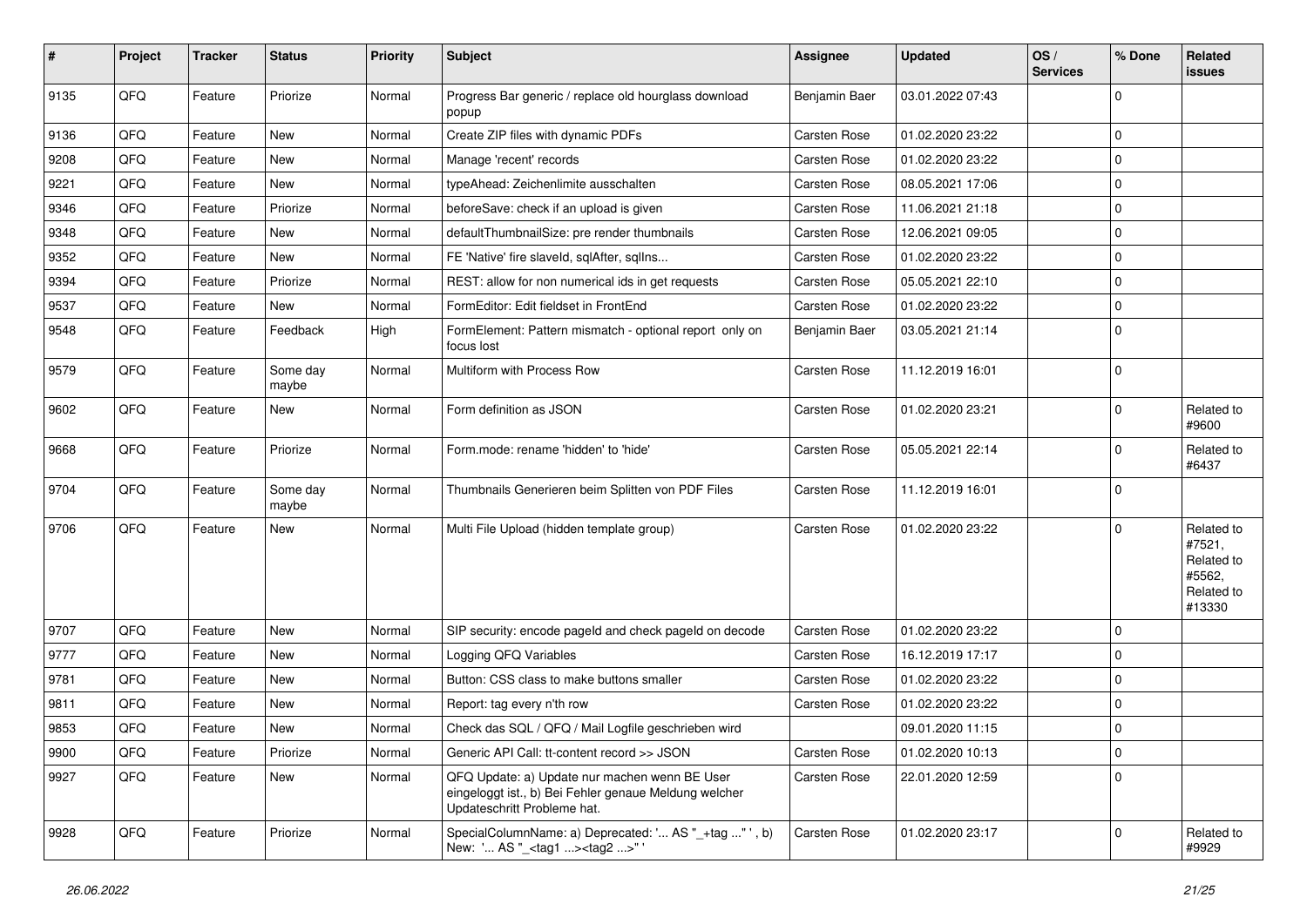| $\vert$ # | Project | <b>Tracker</b> | <b>Status</b>     | Priority | Subject                                                                                  | Assignee            | <b>Updated</b>   | OS/<br><b>Services</b> | % Done       | Related<br><b>issues</b>                                               |
|-----------|---------|----------------|-------------------|----------|------------------------------------------------------------------------------------------|---------------------|------------------|------------------------|--------------|------------------------------------------------------------------------|
| 9968      | QFQ     | Feature        | Priorize          | Normal   | Tooltip in Links for Developer                                                           | Carsten Rose        | 01.02.2020 23:17 |                        | $\Omega$     |                                                                        |
| 9983      | QFQ     | Feature        | <b>New</b>        | Normal   | Report Notation: new keyword 'range'                                                     | Carsten Rose        | 01.02.2020 15:55 |                        | $\mathbf 0$  |                                                                        |
| 10003     | QFQ     | Feature        | Priorize          | Normal   | fieldset: stronger visualize group                                                       | Benjamin Baer       | 12.02.2020 08:13 |                        | $\mathbf 0$  |                                                                        |
| 10005     | QFQ     | Feature        | Priorize          | Normal   | Report / special column name:  AS _calendar                                              | Carsten Rose        | 03.06.2020 17:28 |                        | $\mathbf{0}$ |                                                                        |
| 10011     | QFQ     | Feature        | Priorize          | Normal   | Offer new STORE_TYPO3 Variable 'beUser', 'beEmail'                                       | Carsten Rose        | 08.05.2021 09:51 |                        | $\mathbf 0$  | Related to<br>#10012,<br>Related to<br>#12511                          |
| 10012     | QFQ     | Feature        | Priorize          | Normal   | redirectAllMailTo: {{beEmail:T}}                                                         | <b>Carsten Rose</b> | 08.05.2021 09:54 |                        | $\Omega$     | Related to<br>#12412,<br>Related to<br>#12413,<br>Related to<br>#10011 |
| 10013     | QFQ     | Feature        | Some day<br>maybe | Normal   | FE.typ=editor: CodeMirror                                                                | <b>Carsten Rose</b> | 08.06.2022 10:37 |                        | $\Omega$     | Related to<br>#12611,<br>Related to<br>#12490,<br>Related to<br>#7732  |
| 10014     | QFQ     | Feature        | <b>New</b>        | Normal   | Manual.rst: describe behaviour and process order of<br>fillStoreVar, slaveId, sqlBefore, | <b>Carsten Rose</b> | 01.02.2020 22:31 |                        | $\Omega$     |                                                                        |
| 10015     | QFQ     | Feature        | Priorize          | Normal   | Monospace in Textarea                                                                    | <b>Carsten Rose</b> | 03.02.2020 13:40 |                        | $\mathbf 0$  |                                                                        |
| 10080     | QFQ     | Feature        | <b>New</b>        | Normal   | Popup on 'save' / 'close': configure dialog (answer<br>yes/no/cancle/)                   | Carsten Rose        | 28.03.2021 20:52 |                        | $\mathbf 0$  | Is duplicate<br>of #12262                                              |
| 10095     | QFQ     | Feature        | Some day<br>maybe | Normal   | Generic Gitlab Integration into QFQ                                                      | <b>Carsten Rose</b> | 16.09.2021 15:10 |                        | $\mathbf 0$  |                                                                        |
| 10114     | QFQ     | Feature        | New               | High     | Symbol (Link): 'G:' (Glyphicon) replaced by 'i:' (icon)                                  |                     | 07.12.2021 17:19 |                        | $\Omega$     | Related to<br>#3797,<br>Related to<br>#4194                            |
| 10116     | QFQ     | Feature        | Some day<br>maybe | Normal   | TypeAhead: Tag - show inside 'input' element                                             | <b>Carsten Rose</b> | 16.09.2021 15:09 |                        | $\mathbf 0$  |                                                                        |
| 10119     | QFQ     | Feature        | <b>New</b>        | Normal   | Dropdown (selectlist) & Type Ahead: format and catagorize list                           | <b>Carsten Rose</b> | 07.05.2020 09:36 |                        | $\mathbf 0$  |                                                                        |
| 10124     | QFQ     | Feature        | Feedback          | Normal   | gfg AAI-Login                                                                            | Karin Niffeler      | 07.05.2020 09:36 |                        | $\mathbf 0$  |                                                                        |
| 10345     | QFQ     | Feature        | <b>New</b>        | Normal   | Templates - Patterns QFQ Style                                                           |                     | 03.05.2021 21:01 |                        | $\mathbf 0$  | Related to<br>#10713                                                   |
| 10384     | QFQ     | Feature        | <b>New</b>        | Normal   | Parameter Exchange QFQ Instances                                                         |                     | 07.05.2020 09:38 |                        | $\mathbf 0$  |                                                                        |
| 10443     | QFQ     | Feature        | In Progress       | Normal   | Konzept _api / _live                                                                     | <b>Carsten Rose</b> | 07.05.2020 09:39 |                        | $\mathbf 0$  |                                                                        |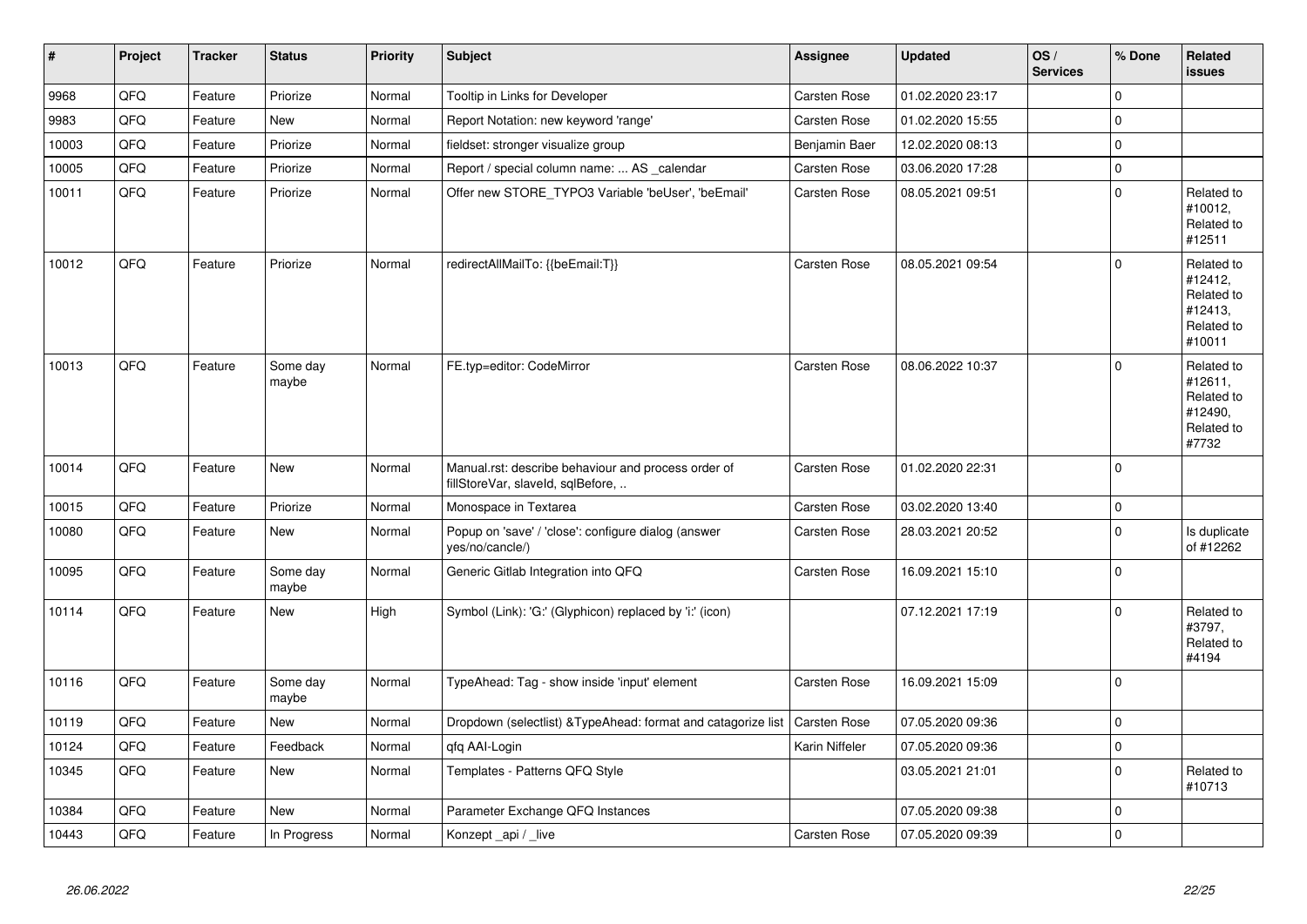| #     | Project | <b>Tracker</b> | <b>Status</b>     | <b>Priority</b> | Subject                                                                              | Assignee            | <b>Updated</b>   | OS/<br><b>Services</b> | % Done       | Related<br>issues                            |
|-------|---------|----------------|-------------------|-----------------|--------------------------------------------------------------------------------------|---------------------|------------------|------------------------|--------------|----------------------------------------------|
| 10463 | QFQ     | Feature        | <b>New</b>        | Normal          | Report _link: expliztes setzen von HTML Tags (Bedarf fuer<br>'data-selenium' & 'id') | Enis Nuredini       | 23.03.2022 09:23 |                        | <sup>0</sup> | Related to<br>#7648                          |
| 10569 | QFQ     | Feature        | Priorize          | Normal          | link _blank more safe                                                                | Enis Nuredini       | 25.03.2022 12:44 |                        | $\Omega$     |                                              |
| 10593 | QFQ     | Feature        | <b>New</b>        | Normal          | label2: text behind input element                                                    | <b>Carsten Rose</b> | 16.05.2020 10:57 |                        | $\Omega$     |                                              |
| 10714 | QFQ     | Feature        | New               | Normal          | multi Table Form                                                                     | Carsten Rose        | 16.03.2021 18:44 |                        | 0            |                                              |
| 10716 | QFQ     | Feature        | Some day<br>maybe | Normal          | Business Logic mit Externen Skripten                                                 | <b>Carsten Rose</b> | 16.09.2021 15:10 |                        | $\Omega$     | Related to<br>#10713,<br>Related to<br>#8217 |
| 10738 | QFQ     | Feature        | Some day<br>maybe | Normal          | CORS headers for external API requests                                               |                     | 10.06.2020 14:00 |                        | $\mathbf 0$  |                                              |
| 10745 | QFQ     | Feature        | Some day<br>maybe | Normal          | <b>Tablesorter Excel Export</b>                                                      | <b>Carsten Rose</b> | 16.09.2021 15:09 |                        | 0            |                                              |
| 10763 | QFQ     | Feature        | New               | Normal          | form accessed and submitted despite logout?                                          |                     | 16.06.2020 11:43 |                        | $\mathbf 0$  |                                              |
| 10782 | QFQ     | Feature        | Feedback          | Normal          | Tiny MCE: Image Upload                                                               | Enis Nuredini       | 16.05.2022 23:16 |                        | $\Omega$     | Related to<br>#12452                         |
| 10819 | QFQ     | Feature        | <b>New</b>        | Normal          | Persistent SIP - second try                                                          | <b>Carsten Rose</b> | 29.06.2020 23:02 |                        | $\Omega$     | Related to<br>#6261                          |
| 10874 | QFQ     | Feature        | New               | Normal          | Erstellen eines Foreign Keys in der Tabelle "FormElement"                            |                     | 13.07.2020 10:11 |                        | $\Omega$     |                                              |
| 10976 | QFQ     | Feature        | <b>New</b>        | Normal          | Excel Export Verbesserungen                                                          | <b>Carsten Rose</b> | 06.08.2020 10:56 |                        | 0            |                                              |
| 10979 | QFQ     | Feature        | New               | Normal          | Ajax Calls an API - dataReport                                                       | <b>Carsten Rose</b> | 11.05.2022 12:15 |                        | 0            |                                              |
| 10996 | QFQ     | Feature        | New               | Normal          | Download video via sip: no seek                                                      | <b>Carsten Rose</b> | 12.08.2020 14:18 |                        | $\mathbf 0$  |                                              |
| 11036 | QFQ     | Feature        | Some day<br>maybe | Normal          | inline report editor permissions                                                     | <b>Carsten Rose</b> | 16.09.2021 15:09 |                        | $\Omega$     | Related to<br>#11323                         |
| 11076 | QFQ     | Feature        | In Progress       | Normal          | SELECT  AS _websocket                                                                | <b>Carsten Rose</b> | 30.08.2020 17:49 |                        | $\mathbf 0$  |                                              |
| 11080 | QFQ     | Feature        | New               | Normal          | Send MQTT messages                                                                   | <b>Carsten Rose</b> | 29.08.2020 19:49 |                        | $\mathbf 0$  |                                              |
| 11217 | QFQ     | Feature        | Some day<br>maybe | Normal          | <b>Extend Script Functionality</b>                                                   | Carsten Rose        | 16.09.2021 15:10 |                        | $\Omega$     |                                              |
| 11320 | QFQ     | Feature        | Priorize          | Normal          | Typo3 Version 10 support                                                             | <b>Carsten Rose</b> | 05.05.2021 22:09 |                        | $\mathbf 0$  |                                              |
| 11322 | QFQ     | Feature        | Some day<br>maybe | Normal          | Form Element JSON - (multiline parameter field)                                      | Carsten Rose        | 16.09.2021 15:10 |                        | $\mathbf 0$  |                                              |
| 11323 | QFQ     | Feature        | Some day<br>maybe | Normal          | Report Frontend Editor Modal + Codemirror                                            | Carsten Rose        | 16.09.2021 15:10 |                        | 0            | Related to<br>#11036                         |
| 11460 | QFO     | Feature        | New               | Normal          | Easier creation of changelog: gitchangelog                                           | Carsten Rose        | 12.06.2021 10:20 |                        | $\mathbf 0$  | Related to<br>#13467                         |
| 11504 | QFQ     | Feature        | New               | Normal          | Dynamic Update: Button text update for 'Save',' Close' &<br>'Delete'                 | Carsten Rose        | 12.11.2020 23:44 |                        | $\mathbf 0$  |                                              |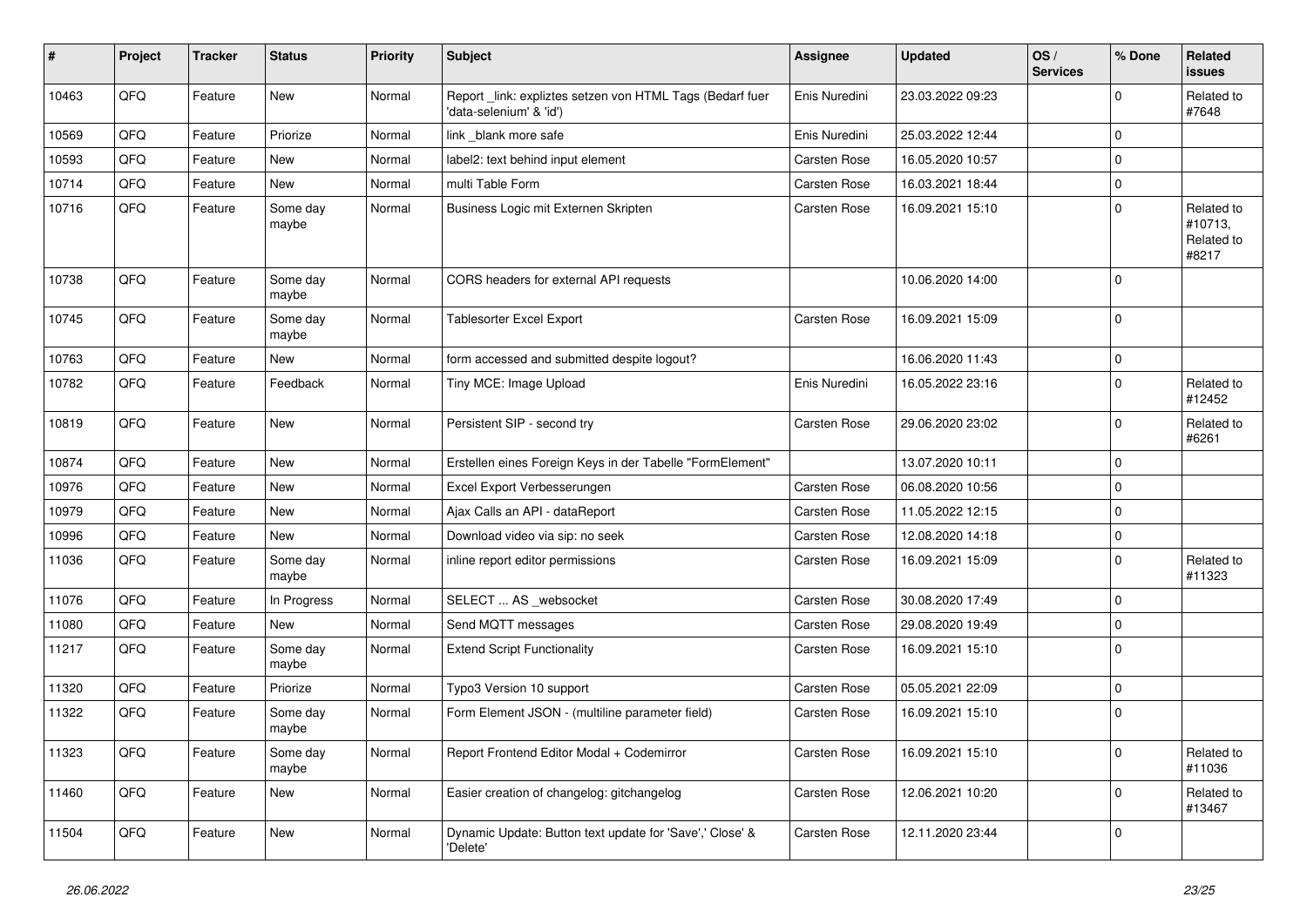| #     | Project | <b>Tracker</b> | <b>Status</b> | <b>Priority</b> | <b>Subject</b>                                                                                       | <b>Assignee</b>                                        | <b>Updated</b>      | OS/<br><b>Services</b> | % Done       | Related<br><b>issues</b>                      |                      |
|-------|---------|----------------|---------------|-----------------|------------------------------------------------------------------------------------------------------|--------------------------------------------------------|---------------------|------------------------|--------------|-----------------------------------------------|----------------------|
| 11516 | QFQ     | Feature        | <b>New</b>    | Normal          | Multi Page Form (Previous/Next Buttons)                                                              | <b>Carsten Rose</b>                                    | 16.03.2021 17:52    |                        | $\Omega$     |                                               |                      |
| 11523 | QFQ     | Feature        | <b>New</b>    | Normal          | Mit dynamic Update erkennen, ob Upload gemacht wurde                                                 | <b>Carsten Rose</b>                                    | 13.11.2020 15:07    |                        | $\Omega$     | Related to<br>#9533                           |                      |
| 11534 | QFQ     | Feature        | <b>New</b>    | Normal          | Report: Action on selected rows - Table batchprocessing<br>feature                                   |                                                        | 18.11.2020 08:15    |                        | $\Omega$     |                                               |                      |
| 11535 | QFQ     | Feature        | <b>New</b>    | Normal          | Ability to create SQL columns in frontend QFQ forms                                                  |                                                        | 17.11.2020 12:11    |                        | $\mathbf 0$  |                                               |                      |
| 11702 | QFQ     | Feature        | <b>New</b>    | Normal          | HTML Special Char makes no sense for 'allbut' if '&' is<br>forbidden                                 | <b>Carsten Rose</b>                                    | 07.12.2021 16:35    |                        | $\Omega$     | Related to<br>#5112,<br>Related to<br>#14320  |                      |
| 11716 | QFQ     | Feature        | <b>New</b>    | Normal          | Form an beliebiger Stelle im Report anzeigen                                                         |                                                        | 09.12.2020 09:47    |                        | $\mathbf 0$  |                                               |                      |
| 11747 | QFQ     | Feature        | <b>New</b>    | Normal          | Maintenance Page with Redirect                                                                       | <b>Carsten Rose</b>                                    | 03.05.2021 20:47    |                        | $\Omega$     | Related to<br>#11741                          |                      |
| 11775 | QFQ     | Feature        | <b>New</b>    | Normal          | Subrecord Tooltip pro Feld                                                                           | <b>Carsten Rose</b>                                    | 18.12.2020 15:22    |                        | $\Omega$     | Related to<br>#11955                          |                      |
| 11850 | QFQ     | Feature        | <b>New</b>    | Urgent          | Wizard Form: basierend auf einer Tabelle eine Form<br>anlegen.                                       |                                                        | 03.05.2021 21:12    |                        | $\Omega$     | Blocked by<br>#8082                           |                      |
| 11892 | QFQ     | Feature        | <b>New</b>    | Normal          | tablesorter: columns with links are hard to order - new<br>qualifier 'Y: <ord>'</ord>                | Enis Nuredini                                          | 23.03.2022 09:22    |                        | $\mathbf{0}$ |                                               |                      |
| 11893 | QFQ     | Feature        | <b>New</b>    | High            | Broken SIP: a) only report one time, b) only report in main<br>column                                | Carsten Rose                                           | 12.05.2021 12:13    |                        | $\Omega$     | Related to<br>#12532,<br>Related to<br>#14187 |                      |
| 11955 | QFQ     | Feature        | <b>New</b>    | Normal          | subrecord: new title option to set <th> attributes - e.g. to<br/>customize tablesorter options.</th> | attributes - e.g. to<br>customize tablesorter options. | <b>Carsten Rose</b> | 03.05.2021 20:47       |              | $\Omega$                                      | Related to<br>#11775 |
| 11980 | QFQ     | Feature        | In Progress   | Normal          | protected verzeichnis MUSS geschützt werden                                                          | <b>Carsten Rose</b>                                    | 07.09.2021 13:30    |                        | $\mathbf 0$  |                                               |                      |
| 12023 | QFQ     | Feature        | <b>New</b>    | Normal          | MySQL Stored Precdure: QDECODESPECIALCHAR()                                                          | <b>Carsten Rose</b>                                    | 16.02.2021 11:16    |                        | $\Omega$     | Related to<br>#12022                          |                      |
| 12024 | QFQ     | Feature        | <b>New</b>    | Normal          | Excel Export: text columns by default decode<br>htmlspeciachar()                                     | <b>Carsten Rose</b>                                    | 17.02.2021 23:55    |                        | $\Omega$     | Related to<br>#12022                          |                      |
| 12038 | QFQ     | Feature        | <b>New</b>    | Normal          | a) STORE_VAR: filenameOnlyStripUniq, b) SP:<br>QSTRIPUNIQ()                                          |                                                        | 17.02.2021 23:55    |                        | $\mathbf 0$  |                                               |                      |
| 12039 | QFQ     | Feature        | <b>New</b>    | Normal          | Missing htmlSpecialChar() in pre processing on form submit                                           |                                                        | 18.02.2021 00:09    |                        | $\Omega$     | Related to<br>#14320                          |                      |
| 12109 | QFQ     | Feature        | <b>New</b>    | Normal          | Donwload Link: Plain, SIP, Persistent Link, Peristent SIP -<br>new notation                          | <b>Carsten Rose</b>                                    | 03.05.2021 20:45    |                        | $\Omega$     | Related to<br>#12085                          |                      |
| 12119 | QFQ     | Feature        | <b>New</b>    | Normal          | AS paged: error message missing if there ist no 'r' argument.                                        | <b>Carsten Rose</b>                                    | 03.05.2021 20:51    |                        | $\mathbf 0$  |                                               |                      |
| 12135 | QFQ     | Feature        | <b>New</b>    | Normal          | Subrecord: Notiz                                                                                     |                                                        | 24.04.2021 16:58    |                        | $\Omega$     |                                               |                      |